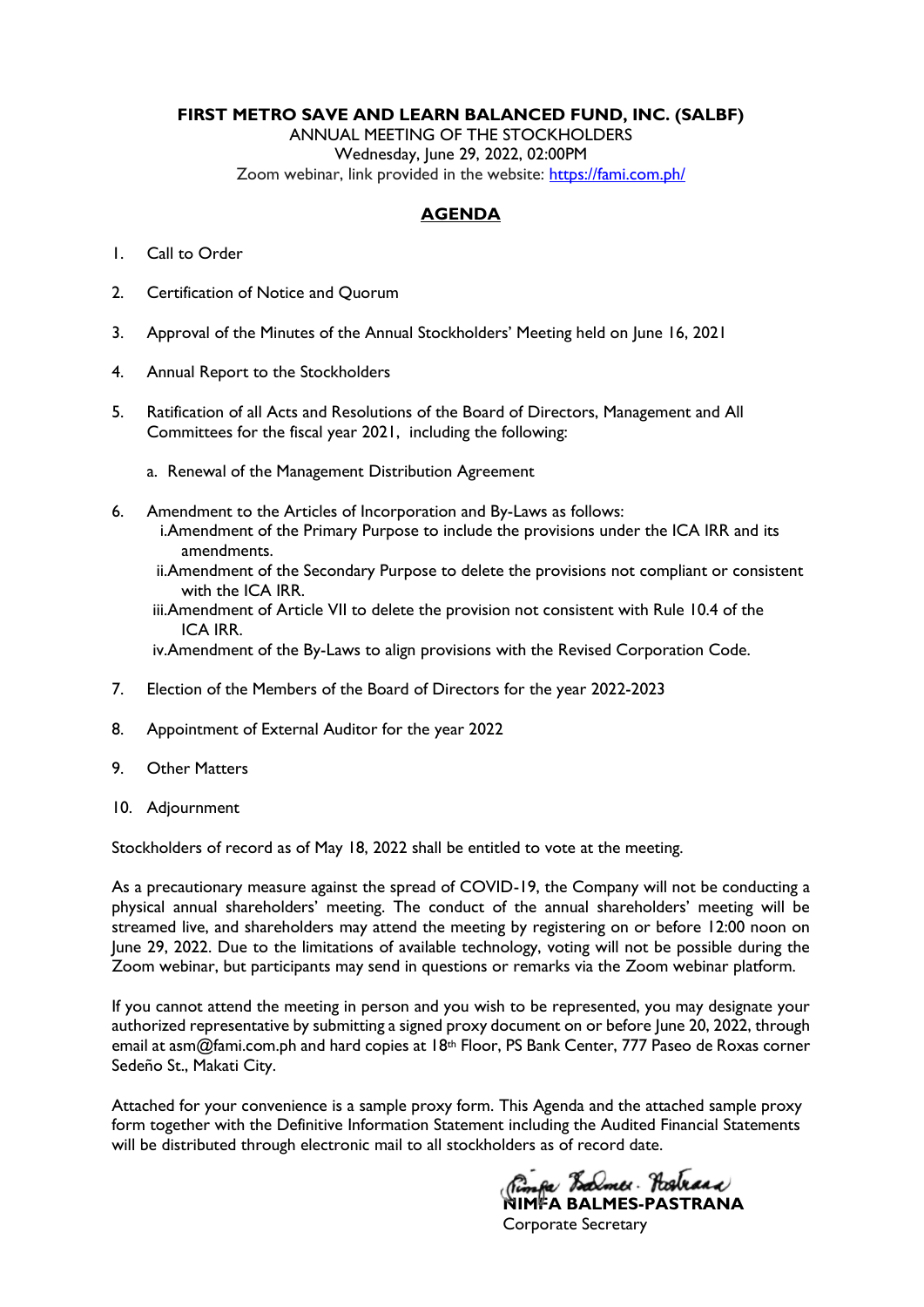#### PROXY

The undersigned stockholder of **FIRST METRO SAVE AND LEARN BALANCED FUND, INC.** hereby appoints and appoints and appoints of the meeting,  $\alpha$  in his absence, the Chairman of the meeting, as attorney-in-fact and proxy, with power of substitution, to present and vote all shares registered in his/her/its name at the annual meeting of stockholders of the Company on Wednesday, June 29, 2022 and at any of the adjournments thereof. The proxy shall be revoked only in writing and by informing the Corporate Secretary prior to the annual stockholders meeting.

The proxy may vote by checking  $(\checkmark)$  the area that corresponds to his vote. In the election of the Members of the Board of Directors, the proxy shall indicate number of votes on the blank place provided beside the names of the nominees or check abstain should they wish to do so.

| <b>ITEMS</b>                                                                                                                                                                                                                                                                                                                                                                                                               |            | <b>ACTIONS</b>         |                |
|----------------------------------------------------------------------------------------------------------------------------------------------------------------------------------------------------------------------------------------------------------------------------------------------------------------------------------------------------------------------------------------------------------------------------|------------|------------------------|----------------|
|                                                                                                                                                                                                                                                                                                                                                                                                                            | Yes        | $\mathbf{N}\mathbf{0}$ | <b>Abstain</b> |
| 1. Approval of the Minutes of the Annual Stockholders' Meeting held on<br>June 2021                                                                                                                                                                                                                                                                                                                                        |            |                        |                |
| Ratification of all Acts and Resolutions of the Board of Directors,<br>2.<br>Management and All Committees for the fiscal year 2021, including<br>the following:                                                                                                                                                                                                                                                           |            |                        |                |
| a. Renewal of the Management Distribution Agreement                                                                                                                                                                                                                                                                                                                                                                        |            |                        |                |
| 3. Amendment of Articles of Incorporation and By-Laws                                                                                                                                                                                                                                                                                                                                                                      |            |                        |                |
| a. Amendment of the Primary Purpose to include the provisions under the<br>ICA IRR and its amendments.<br>b. Amendment of the Secondary Purpose to delete the provisions not<br>compliant or consistent with the ICA IRR.<br>c. Amendment of Article VII to delete the provision not consistent with<br>Rule 10.4 of the ICA IRR.<br>d. Amendment of the By-Laws to align provisions with the Revised<br>Corporation Code. |            |                        |                |
| Election of the Members of the Board of Directors for the year 2022-<br>4.<br>2023                                                                                                                                                                                                                                                                                                                                         | # of Votes |                        |                |
| Bro. Manuel V. de Leon, FMS                                                                                                                                                                                                                                                                                                                                                                                                |            |                        |                |
| Dr. Victor A. Abola                                                                                                                                                                                                                                                                                                                                                                                                        |            |                        |                |
| Ms. Karen Liza M. Roa                                                                                                                                                                                                                                                                                                                                                                                                      |            |                        |                |
| Mr. Jose C. Nograles (Independent Director)                                                                                                                                                                                                                                                                                                                                                                                |            |                        |                |
| Ms. Rhodora Angela F. Ferrer (Independent Director)                                                                                                                                                                                                                                                                                                                                                                        |            |                        |                |
|                                                                                                                                                                                                                                                                                                                                                                                                                            | Yes        | $\bf N$ <sub>0</sub>   |                |
| Appointment of External Auditor for the year 2022<br>5.                                                                                                                                                                                                                                                                                                                                                                    |            |                        |                |

#### PRINTED NAME OF STOCKHOLDER DATE

\_\_\_\_\_\_\_\_\_\_\_\_\_\_\_\_\_\_\_\_\_\_\_\_\_\_\_\_\_\_\_\_\_\_\_\_

#### SIGNATURE OF STOCKHOLDER/ AUTHORIZED SIGNATORY

<sup>1</sup> Please fill-out and sign the proxy form and return via mail/email/Metrobank Branches on or before 5:00 p.m. on June20, 2022. Via Mail: To the Corporate Secretary, 18th Floor, PS Bank Center, 777 Paseo de Roxas corner Sedeño St., Makati City

\_\_\_\_\_\_\_\_\_\_\_\_\_\_\_\_\_\_\_\_\_\_\_\_\_\_\_\_\_\_\_\_\_\_\_\_ \_\_\_\_\_\_\_\_\_\_\_\_\_\_\_\_\_\_\_

Via Email: asm@fami.com.ph | Via Fax: 02816-0467 | Via MBTC Branches: Use Pouch Code 90020. This service is free of charge. <sup>2</sup>This proxy shall be valid for a period of five (5) years from the date of its execution. This proxy shall continue to be in effect until and unless withdrawn by written notice delivered to the Corporate Secretary, but shall not apply in instances wherein the undersigned personally attends the meeting.

<sup>3</sup>If no name is provided; the Chairman of the Meeting will act as the proxy.

THIS PROXY NEED NOT BE NOTARIZED. IF THE STOCKHOLDER ATTENDS IN PERSON AND EXPRESSES HIS INTENTION TO VOTE IN PERSON, THE PROXY WILL BE REVOKED.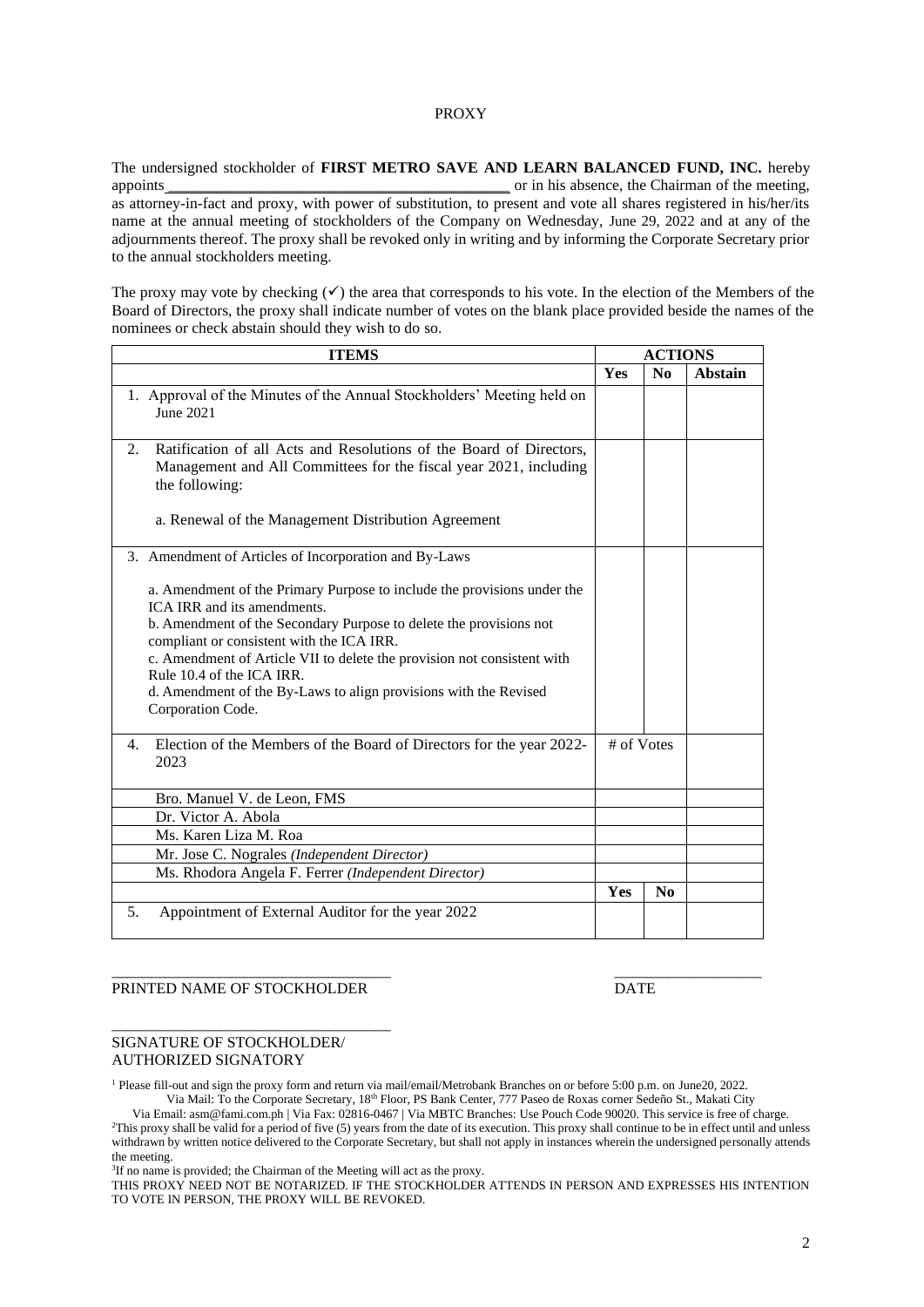# **SECURITIES AND EXCHANGE COMMISSION**

## **SEC FORM 20-IS**

INFORMATION STATEMENT PURSUANT TO SECTION 20 OF THE SECURITIES REGULATION CODE

- 1. Check the appropriate box ( ) Preliminary Information Statement (/) Definitive Information Statement
- 2. Name of registrant as specified in its charter: **FIRST METRO SAVE AND LEARN BALANCED FUND, INC.**
- 3. Province, Country or other jurisdiction of incorporation or organization; **Metro Manila, Philippines**
- 4. SEC Identification number: **CS200701110**
- 5. BIR Tax Identification Code: **006-609-183**
- 6. Address of Principal Office: **18th Floor, PS Bank Center, 777 Paseo de Roxas, corner Sedeño St., Makati City**
- 7. Telephone Number: **(***632)* **8912860, (632) 8405710, Fax No. (632) 8160467**
- 8. Date, time, place, of the meeting of security holders:

| Date :               | June 29, 2022                        |
|----------------------|--------------------------------------|
| $\mathsf{Time} \; :$ | 2:00 p.m.                            |
| Place :              | Zoom webinar at the link provided in |
|                      | https://fami.com.ph/                 |

- 9. Approximate date on which the Information Statement is first to be sent or given to security holders: **June 8, 2022**
- 10. Securities registered pursuant to Sections 4 and 8 of the RSA:

| Title of each class  | Number of Shares of Common Stock |
|----------------------|----------------------------------|
|                      | Outstanding (Par value of P1.00) |
| <b>Common Shares</b> | 445,365,868 shares               |
|                      |                                  |

11. Are any or all of registrant's securities listed on the Philippine Stock Exchange? **No**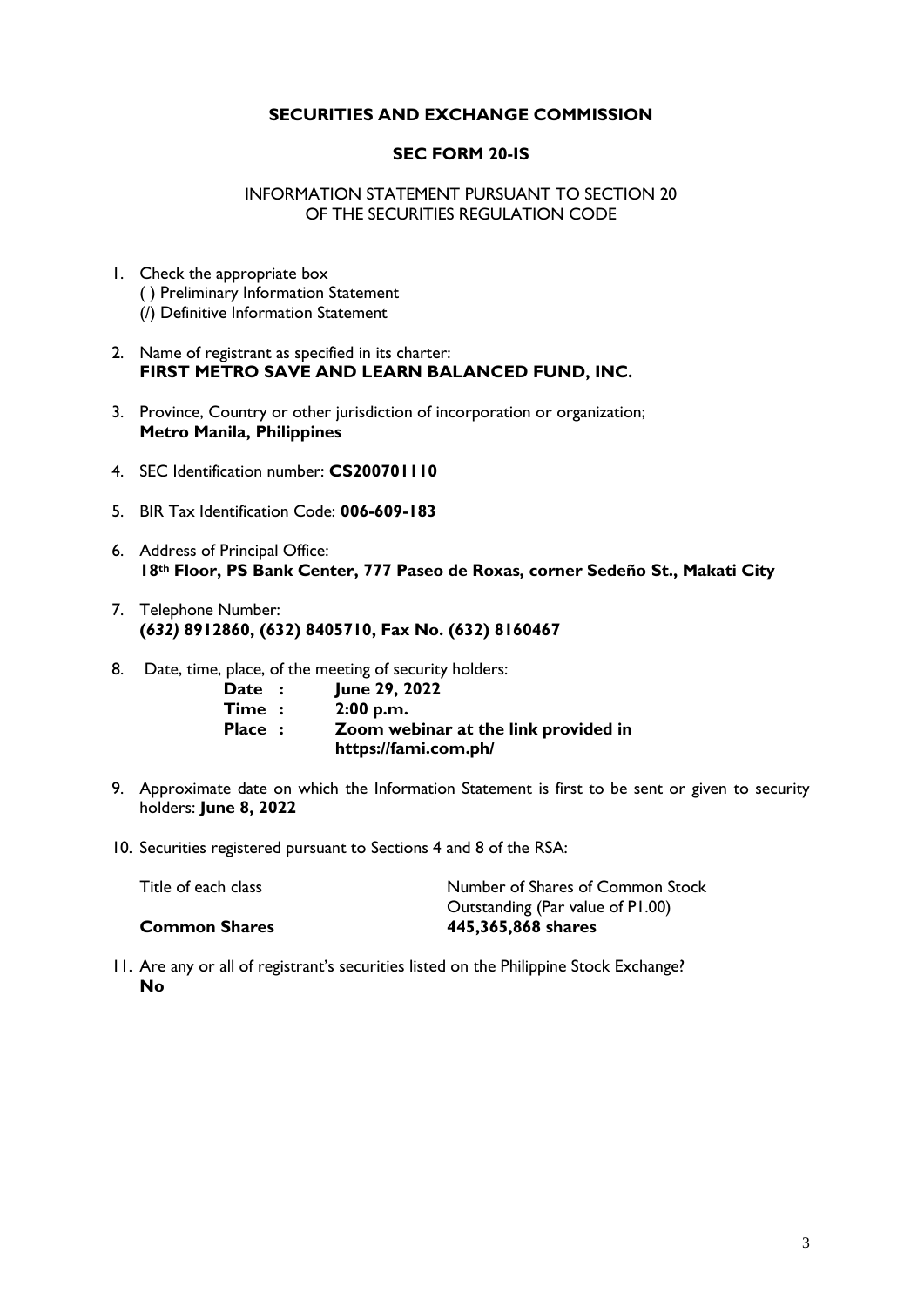# **PART I - INFORMATION STATEMENT**

# **A. GENERAL INFORMATION**

#### **Item 1. Date, Time, and Place of Meeting of Security Holders**:

| Wednesday, June 29, 2022<br>Date |  |
|----------------------------------|--|
|----------------------------------|--|

Time : 02:00 p.m.

Place : Zoom webinar at the link provided in https://fami.com.ph

## **Mailing Address of the Registrant**

18**th** Floor, PS Bank Center, 777 Paseo de Roxas, corner Sedeño St., Makati City

## **Approximate date on which the Information Statement is first to be sent or given to security holders:**

June 8, 2022

#### **Item 2. Right of Appraisal:**

Any stockholder who dissents to the proposed amendment in Articles of Incorporation (see Item 17), which amendment pertains to the amendment of Article VII (b) to delete the phrase "Provided, however, that no such redemption may be made unless the remaining unimpaired capital of the Corporation shall be at least 50% of its outstanding liabilities to the creditors of the Corporation" to comply with Rule 10.1 of the ICA-IRR, shall be entitled to exercise his right of appraisal in accordance with Section 81 of the Revised Corporation Code.

#### **Item 3. Interest of Certain Persons in or Opposition to Matters to be Acted Upon:**

a) Other than election to office, there is no matter to be acted upon in which any director or executive officer is involved or had a direct, indirect or substantial interest.

b) No director has informed the registrant, in writing or otherwise, that he intends to oppose any action to be taken by the registrant at the Meeting.

#### **B. CONTROL AND COMPENSATION INFORMATION**

#### **Item 4. Voting Securities and Principal Holders Thereof:**

#### **a) Class of Voting Shares :**

| Class of Voting Securities Total Outstanding Shares |             | <b>Votes Entitlement</b> |
|-----------------------------------------------------|-------------|--------------------------|
| Common Shares                                       | 445,365,868 | One (1) vote per Share   |

#### **b) Record Date**

Stockholders of record as of May 18, 2022 are entitled to notice and to vote in the Annual Stockholders' Meeting.

#### c) **Manner of Voting**

A shareholder may vote in person or by proxy. Article III, Section 7 of the Amended By-Laws of the Corporation provides that any shareholder entitled to vote at shareholders' meetings may be represented and vote thereat by proxy appointed in an instrument in writing, subscribed by such shareholder or by his duly authorized attorney-in-fact, and delivered to the Secretary at least five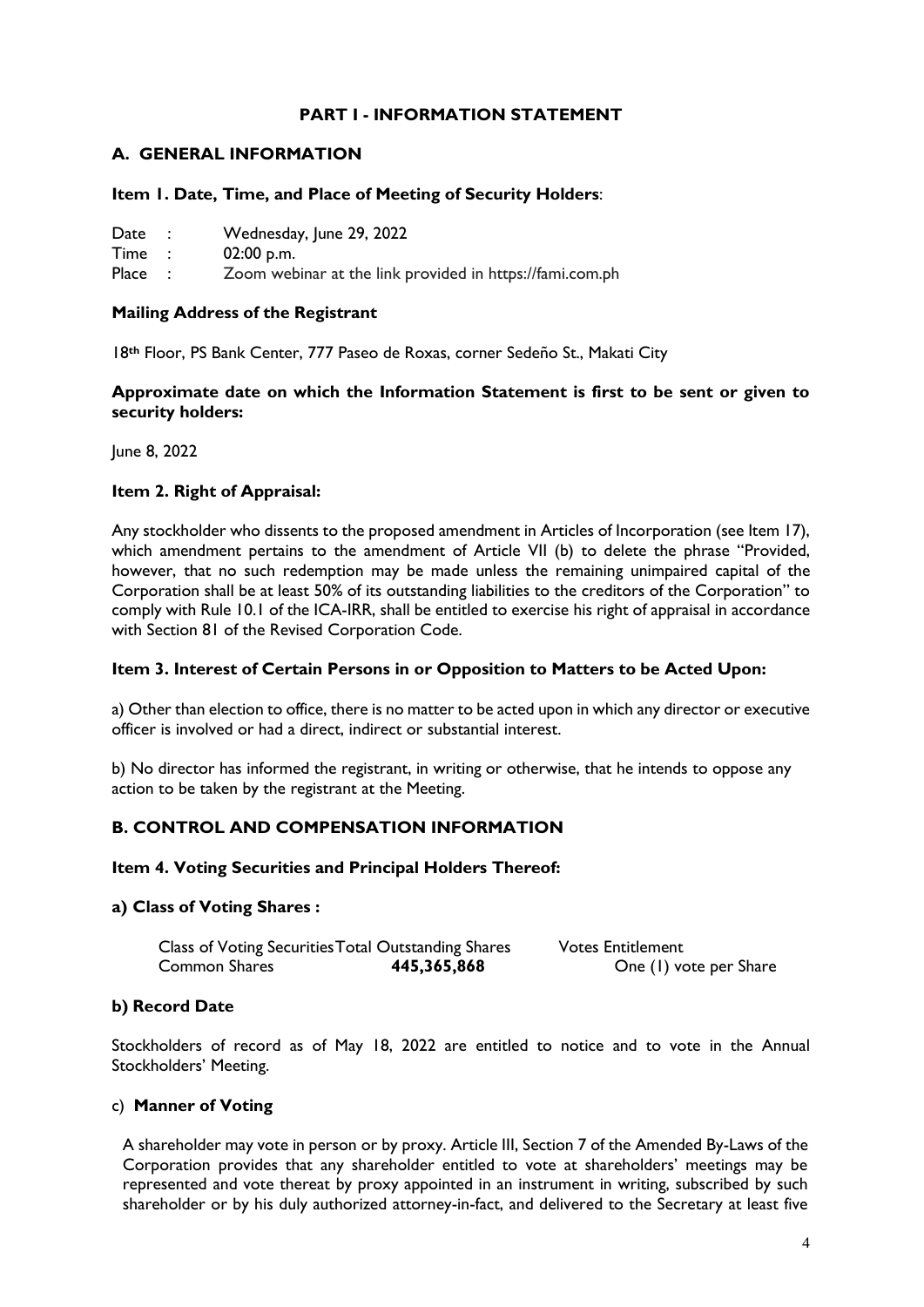(5) business days or such other period as may be determined by the Board of Directors. Proxies shall be properly signed, but they shall require no other attestation.

In the election of Directors, shareholders shall be entitled to vote, in person or by proxy, the number of shares owned by him for as many persons as there are Directors to be elected and for whose election he has a right to vote, or to cumulate his votes by giving one candidate as many votes as the number of such Directors multiplied by the number of his shares shall equal, or by distributing such votes on the same principle among any number of candidates.

# **d) Security ownership of Certain Record and Beneficial Owners and Management:**

The following stockholder owns more than 5% of the common voting securities as of March 31, 2022:

| <b>Title</b><br><b>Class</b> | <b>Name and Address of</b><br>Owner                                                                                            | Name of<br><b>Beneficial</b><br>Owner | <b>Citizenship</b> | No. of<br><b>Shares</b><br><b>Held</b> | <b>Percent to</b><br>Outstanding<br><b>Shares</b> |
|------------------------------|--------------------------------------------------------------------------------------------------------------------------------|---------------------------------------|--------------------|----------------------------------------|---------------------------------------------------|
| Common<br><b>Shares</b>      | <b>First Metro Investment</b><br>Corporation (FMIC)<br>45th Flr. GT Tower<br>Int'l., Ayala Ave. corner<br><b>HV Dela Costa</b> | Same                                  | Filipino           | 132,904,895                            | 24.99%                                            |
| Common<br><b>Shares</b>      | First Georgetown<br>Ventures, Inc.<br>5/F F & M Lopez Bldg.,<br>109 C. Palanca St.,<br>Legaspi Village                         | Same                                  | Filipino           | 31,242,650                             | 5.87%                                             |

First Metro Investment Corporation (FMIC), is the registered owner of the shares in the books of the Company. The Board of Directors of FMIC has the right to appoint actual person or persons acting individually or jointly to direct the voting or disposition of the shares held by the corporation. The person who will exercise the voting powers over the shares of FMIC is Mr. Jose Patricio A. Dumlao or any officers appointed by the Board.

First Georgetown Ventures, Inc., is the registered owner of the shares in the books of the Company. The Board of Directors of First Georgetown has the right to appoint actual person or persons acting individually or jointly to direct the voting or disposition of the shares held by the corporation. The person who will exercise the voting powers over the shares of First Georgetown is Mr. George T. Yang or any officers appointed by the Board.

# **Security Ownership of Directors/Management:**

Following are the securities owned by directors and officers of the Fund as of March 31, 2022:

| <b>Title of Class</b> | <b>Name of Beneficial</b><br>Owners | Amount<br>and<br><b>Nature of</b><br>Ownership | <b>Citizenship</b> | Percent to<br>Outstanding<br><b>Shares</b> |
|-----------------------|-------------------------------------|------------------------------------------------|--------------------|--------------------------------------------|
|                       | Bro. Manuel V. De Leon,             |                                                |                    | 0.00%                                      |
| Common shares         | <b>FMS</b>                          |                                                | Filipino           |                                            |
| Common shares         | Eduardo Mendiola                    |                                                | Filipino           | 0.00%                                      |
| Common shares         | Victor A. Abola                     |                                                | Filipino           | 0.00%                                      |
| Common shares         | Atty. Abelardo Cortez*              |                                                | Filipino           | 0.00%                                      |
| Common shares         | Rhodora Angela F. Ferrer*           |                                                | Filipino           | 0.00%                                      |
| Common shares         | Nimfa B. Pastrana                   | 158,615                                        | Filipino           | 0.03%                                      |
| Common shares         | Ionathan Tabac                      | 121,783                                        | Filipino           | 0.02%                                      |

\*Independent Director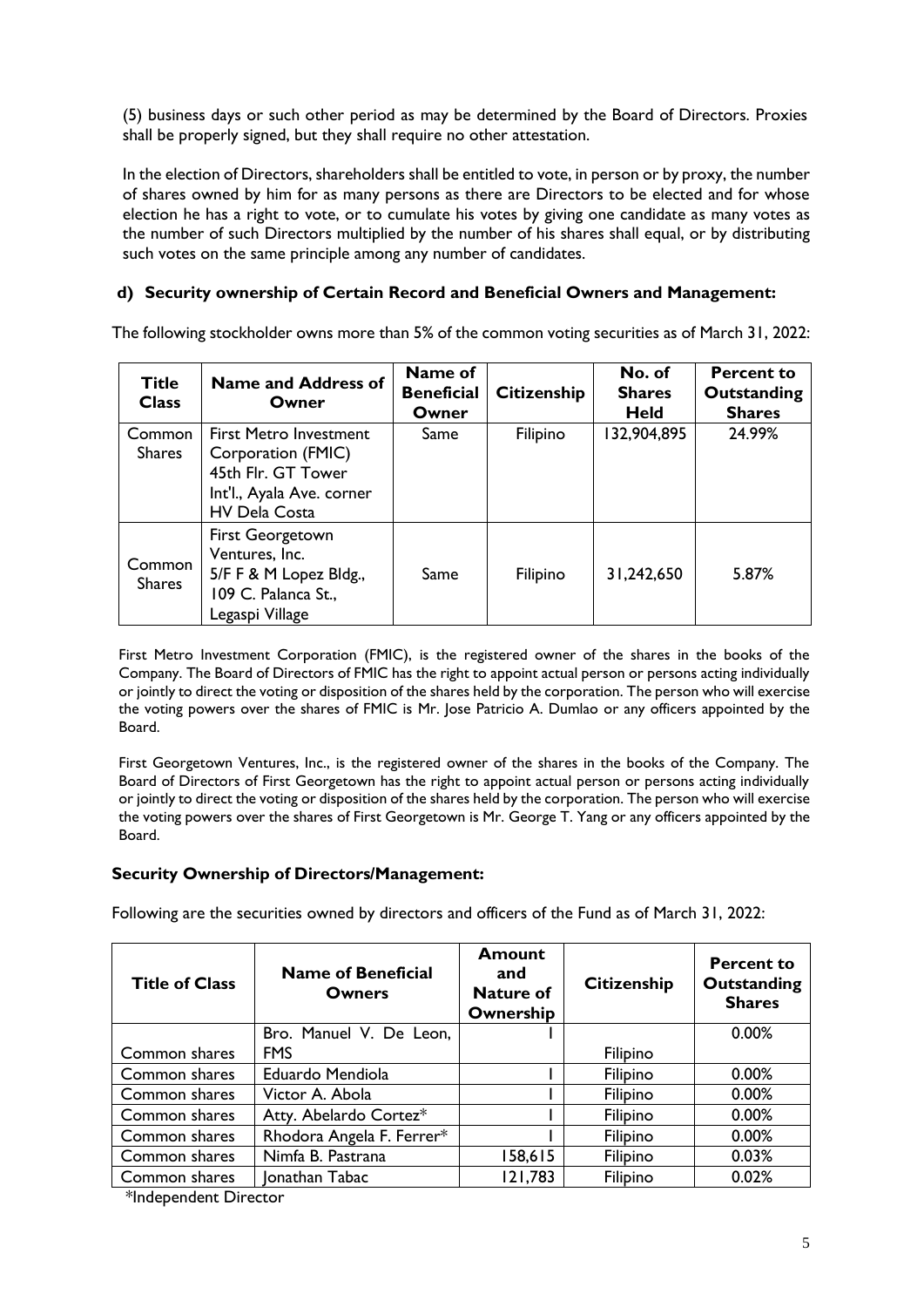The Corporation knows of no other person holding more than 5% of common shares under a voting trust or similar agreement.

There is no arrangement that may result in a change in control of the registrant.

No change of control in the Corporation has occurred since the beginning of its last fiscal year.

# **Item 5. Directors and Executive Officers**

Incumbent Directors (5) - All directors are elected for a term of one year and until their successor shall have been elected or qualified. Below is a list of SALBF's incumbent directors with their corresponding business affiliations and other qualifications.

All other officers shall be elected/appointed by the Board of Directors. Vacancies occurring among such officers however arising shall be filled by the Board.

The Board of Directors of the Fund as of May 18, 2022 are as follows:

#### **The Board of Directors**

| <b>Name</b>                                       | <b>Experience</b>                                                                                                                                                                                                                                                                                                                                                                                                                                                                                                                                                                                                                                                                                                                                                                                                                                                                                                                                                                                                                                                  |
|---------------------------------------------------|--------------------------------------------------------------------------------------------------------------------------------------------------------------------------------------------------------------------------------------------------------------------------------------------------------------------------------------------------------------------------------------------------------------------------------------------------------------------------------------------------------------------------------------------------------------------------------------------------------------------------------------------------------------------------------------------------------------------------------------------------------------------------------------------------------------------------------------------------------------------------------------------------------------------------------------------------------------------------------------------------------------------------------------------------------------------|
| Bro. Manuel V. de Leon,<br><b>FMS</b><br>Chairman | Bro. Manuel V. de Leon, FMS, 62, Filipino, term of office is one year.<br>Bro. De Leon has been serving as a member of the Board of Director<br>of the following companies since 2005 and elected as Chairman of<br>the Board on March 22, 2011, namely: First Metro Save & Learn<br>Fixed-Income Fund, Inc. (2005 to present), First Metro Save and<br>Learn Equity Fund, Inc. (2005 to present), First Metro Save and Learn<br>Balanced Fund, Inc. (2005 to present), First Metro Save and Learn<br>Dollar Bond Fund, Inc. (2008 to present), and First Metro Asia Focus<br>Equity Fund, Inc. (2010 to present) He is also a director of First Metro<br>Asset Management, Inc. (2005 to present). He is the Founding<br>President and CEO of SAGIP KA 2000 Foundation, Inc. (2000-<br>present). He is a member of the Board of Trustees of Notre Dame<br>of Dadiangas University (2007-present). He was the Provincial<br>Superior of Marist Brothers of the Schools - East Asia Province (from<br>2007 to 2013). He was an awardee of the Ten Outstanding Young |
|                                                   | Men (TOYM) in 1992. He has masters and doctorate degrees in<br>Education from University of the Philippines.                                                                                                                                                                                                                                                                                                                                                                                                                                                                                                                                                                                                                                                                                                                                                                                                                                                                                                                                                       |
| Dr. Victor A. Abola<br>President                  | Dr. Victor A. Abola, 76, Filipino, term of office is one year. Dr. Abola<br>is the current Program Director of the Strategic Business Economics<br>Program (SBEP) of the University of Asia and the Pacific (UA&P). He<br>is the Executive Director of the UA&P-FMIC Capital Market<br>Research Center and the Corporate Secretary of Research,<br>Education and Institutional Development Foundation, Inc. (REID). He<br>is an director of First Metro Save and Learn Balanced Fund, Inc. (since<br>2010). First Metro Save and Learn Equity Fund, Inc. (since 2010), First<br>Metro Save & Learn Fixed Income Fund, Inc. (since 2010), First Metro<br>Save and Learn Dollar Bond Fund, Inc. (since 2010), First Metro Asia<br>Focus Equity Fund, Inc. (since 2010) and First Metro Securities<br>Brokerage Corp. (since 2010).<br>He gives lectures on Macroeconomic Policy at the graduate school                                                                                                                                                               |
|                                                   | level of the School of Economics. He was a lecturer in<br>Macroeconomics and Introduction to Money, Banking and Finance in<br>the Management Associates Program of the Development Bank of<br>the Philippines (2006-2010). He was the Chief of Party of the Fiscal                                                                                                                                                                                                                                                                                                                                                                                                                                                                                                                                                                                                                                                                                                                                                                                                 |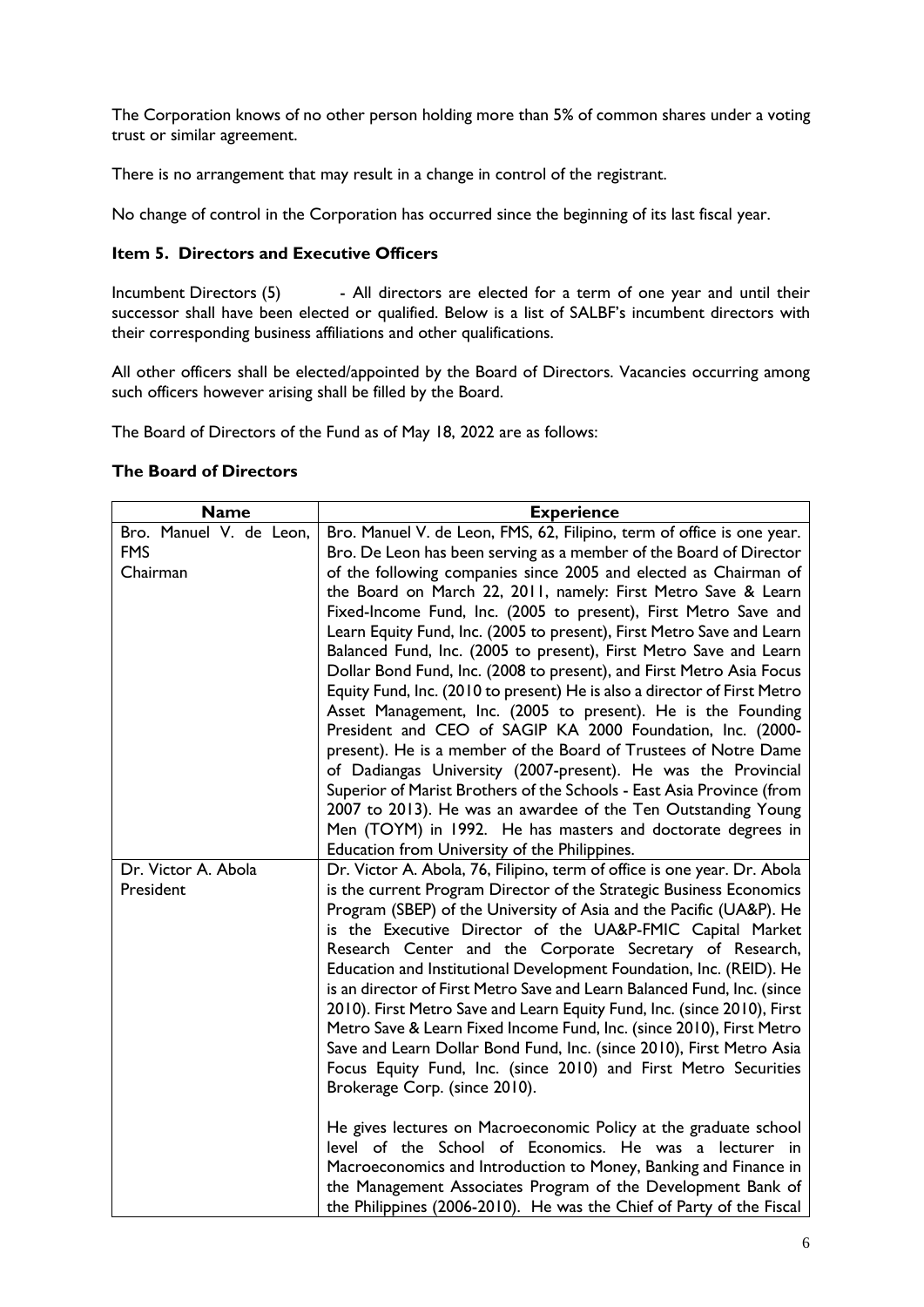|                                              | Policy Analysis Activity of the Department of Finance, a project<br>funded by the USAID in order to enhance policy analysis and revenue<br>forecasting capabilities of DOF's Domestic Finance Group. This work<br>involved completing one of Asia's first Microsimulation Models for<br>major taxes. He finished his doctorate degree in Development<br>Management from the University of Asia and the Pacific, where he<br>also received his M.S. in Industrial Economics. After obtaining his<br>Bachelor of Arts and Bachelor of Science in Commerce (major in<br>Accounting) from the De La Salle University, he obtained his CPA<br>certificate. Prior to this, he spent 15 years in Hong Kong as a<br>Consultant to PCI Capital Asia, Ltd. and later became the Executive<br>Director of the Philippine Research Center (HK), Limited. He has<br>authored numerous articles that have appeared in local and foreign<br>newspapers and periodicals, and UA&P's research publications. He<br>co-authored with Dr. Bernardo M. Villegas the textbooks, Economics<br>An Introduction (now in its 6th edition) and Basic Economics (2nd<br>ed. 2010). He is the author of the text/reference book Money,<br>Banking and Finance (2006).                                                                                                                                                                                            |
|----------------------------------------------|-------------------------------------------------------------------------------------------------------------------------------------------------------------------------------------------------------------------------------------------------------------------------------------------------------------------------------------------------------------------------------------------------------------------------------------------------------------------------------------------------------------------------------------------------------------------------------------------------------------------------------------------------------------------------------------------------------------------------------------------------------------------------------------------------------------------------------------------------------------------------------------------------------------------------------------------------------------------------------------------------------------------------------------------------------------------------------------------------------------------------------------------------------------------------------------------------------------------------------------------------------------------------------------------------------------------------------------------------------------------------------------------------------------------------------------|
| Ms. Karen Liza M. Roa<br>Director            | Ms. Karen Liza M. Roa, 53, Filipino. Ms. Roa is a new nominee<br>director. She has over 25 years of expertise in the field of finance<br>with a career that spans both domestic and international banking<br>operations, she has a wealth of experience that fuels her financial<br>skills. Has worked with some of the most renowned global companies<br>in banking and asset management, such as Chase Manhattan Bank,<br>SunGard Asia Pacific, trust banking groups of Philam Bank, and<br>Citibank NA. She also served as President and CEO of Philam Asset<br>Management, Inc. (PAMI). She was also a lecturer at the country's top<br>universities, Ateneo de Manila and UP, teaching business courses on<br>strategy, investment management, and financial services. She is the<br>currently the President and CEO of First Metro Asset Management,<br>Inc. (FAMI).                                                                                                                                                                                                                                                                                                                                                                                                                                                                                                                                                          |
| Mr. Jose C. Nograles<br>Independent Director | Mr. Jose C. Nograles, 72, Filipino, term of office is one year. He is an<br>Independent Director of First Metro Asset Management, Inc. since<br>June 2011; Bank of Commerce since April 2015; Amalgamated<br>Investment Bancorporation, Inc. since January 2019. He was past<br>President and Vice Chairman of the Board of Directors of the<br>Philippine Deposit Insurance Corporation (Jan. 2008 to June 2011).<br>He held various key positions with the Land Bank of the Philippines<br>& Group from 2000 to 2007. Mr. Nograles, being the Vice<br>Chairman/President of the Land Bank Insurance Brokerage Inc. (2000<br>to 2007), was appointed as Vice Chairman of the Executive<br>Committee (2002 to 2007). He joined the UCPB Board in March<br>2008 to Jan. 2011 where he was appointed as Chairman of the Audit<br>Committee and member of the Executive Committee. He was also<br>the Chairman of the Audit Committee and member of the Executive<br>Council of the International Association of Deposit Insurers (Oct.<br>2008 to May 2011).<br>He pursued collegiate studies at the Ateneo de Manila University,<br>earning an AB degree in Economics and graduating as Cum Laude.<br>He also completed a Master's degree in Business Administration from<br>the Asian Institute of Management and undertook diploma courses-<br>Career Executive Service Officer III ; Fellow, Institute of Corporate<br>Directors. |
| Rhodora Angela<br>F.<br>Ms.<br>Ferrer        | Ms. Rhodora Angela F. Ferrer, 52, Filipino, term of office is one year.                                                                                                                                                                                                                                                                                                                                                                                                                                                                                                                                                                                                                                                                                                                                                                                                                                                                                                                                                                                                                                                                                                                                                                                                                                                                                                                                                             |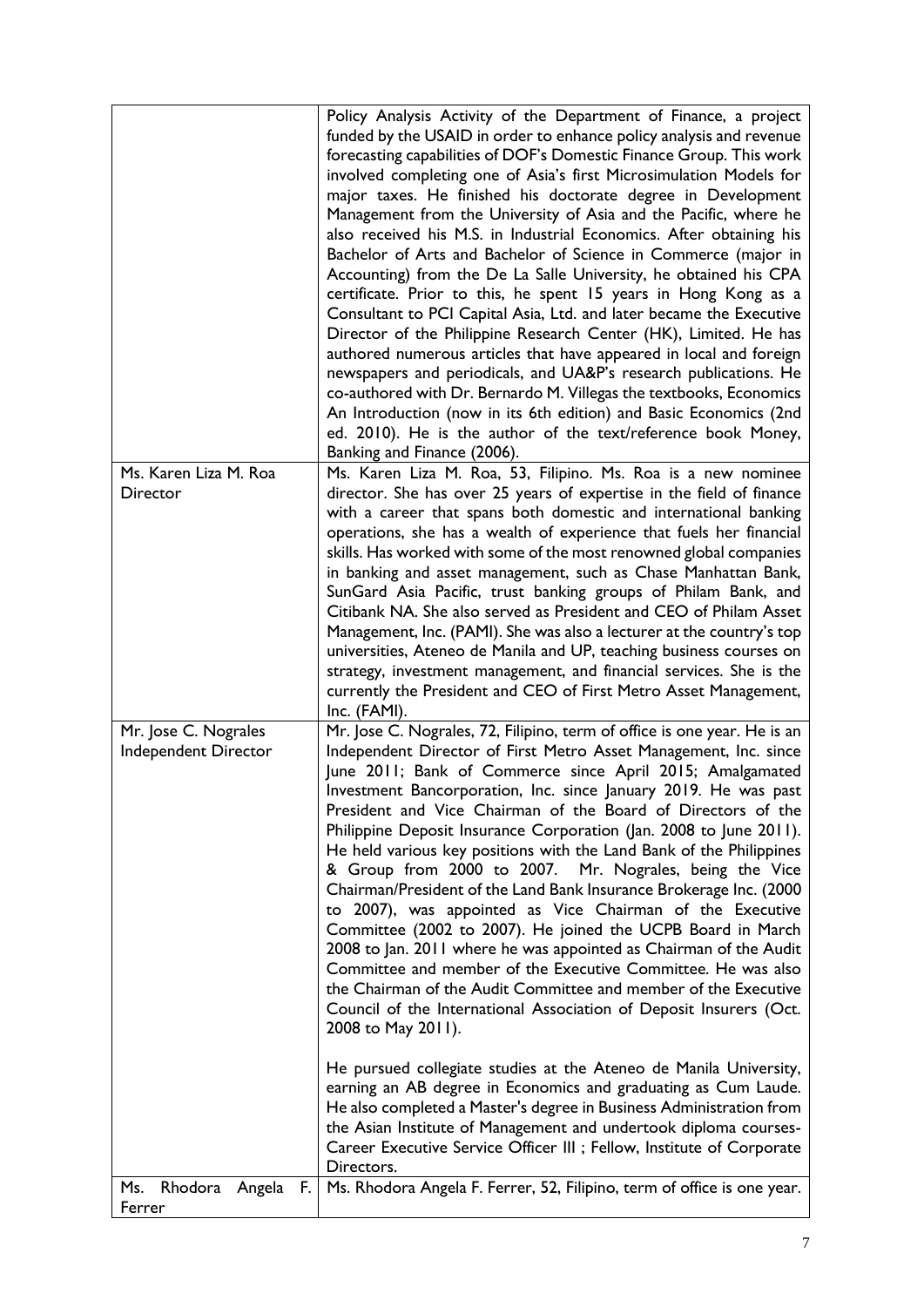| Independent Director | Ms. Ferrer is an Independent Director of First Metro Save and Learn<br>Dollar Bond Fund, Inc. (since 2014), First Metro Consumer Fund on<br>MSCI Philippines IMI, Inc. (since 2019), and First Metro Save and<br>Learn Balanced Fund, Inc. (since 2016).                                                                                                                                                                                                                                                                                                                                                     |
|----------------------|--------------------------------------------------------------------------------------------------------------------------------------------------------------------------------------------------------------------------------------------------------------------------------------------------------------------------------------------------------------------------------------------------------------------------------------------------------------------------------------------------------------------------------------------------------------------------------------------------------------|
|                      | Ms. Ferrer is currently the Executive Director of the Private<br>Education Assistance Committee (PEAC), the Trustee of the Fund<br>for Assistance to Private Education (FAPE). PEAC co-implements<br>with the Department of Education, the JHS Education Service<br>Contracting Program and the SHS Voucher Program with over 2<br>million grantees in the country.                                                                                                                                                                                                                                          |
|                      | Ms. Ferrer served as Executive Director for Catholic Educational<br>Association of the Philippines (from 2010 to 2014); Asst. Professor,<br>Education Department and Natural Science Department, St.<br>Scholastica's College (since 2007); Trainer for Teacher-Training<br>Programs, Foundation for Upgrading the Standards of Education<br>(FUSE), since 2004. She also served as Chairperson of the Training<br>Committee, Foundation for Upgrading the Standards of Education,<br>Inc. (FUSE) (2009 to 2010); Associate Professor, College of<br>Education at the University of the East (2009 to 2012). |
|                      | Ms. Ferrer finished her BS degree in Physics for Teachers (Cum<br>Laude) at the Philippine Normal University and took up Masters in<br>Education, Major in Physics at De La Salle University. She is currently<br>pursuing her Ph.D. in Educational Leadership and Management<br>(Executive Program) at De La Salle University.<br>Ms. Ferrer finished Executive Courses in the areas of public policy                                                                                                                                                                                                       |
|                      | and private sector development at the Lee Kuan Yew School of Public<br>Policy of the National University of Singapore.                                                                                                                                                                                                                                                                                                                                                                                                                                                                                       |

The two (2) independent directors, namely, Mr. Jose C. Nograles and Ms. Rhodora Angela F. Ferrer, have always possessed the qualifications and none of the disqualifications of an independent director.

# **Executive Officers**

| Name                  | <b>Experience</b>                                                       |
|-----------------------|-------------------------------------------------------------------------|
| Ms. Maricel L. Madrid | Ms. Maricel L. Madrid, 43 years old, Filipino. She is a Senior Vice     |
| <b>Treasurer</b>      | President of First Metro Investment Corporation and currently heads     |
|                       | the company's Controllership Group. She also holds presidency and       |
|                       | directorship with SBC Properties, Inc., Prima Ventures Development      |
|                       | Corporation and FMIC Equities, Inc. Ms. Madrid also serves as the       |
|                       | Treasurer of- First Metro Securities Brokerage Corporation, First       |
|                       | Metro Asset Management, Inc., First Metro Save Learn Equity Fund,       |
|                       | Inc., First Metro Save and Learn Balanced Fund, Inc., First Metro Save  |
|                       | and Learn Fixed Income Fund, Inc., First Metro Save Learn Dollar        |
|                       | Bond Fund, Inc., First Metro Asia Focus Equity Fund, Inc., First Metro  |
|                       | Save and Learn Money Market Fund, Inc., First Metro Save and Learn      |
|                       | FOCCUS Dynamic Fund, Inc., First Metro Philippine Equity Exchange       |
|                       | Traded Fund, Inc., First Metro Consumer Funds on MSCI Philippines       |
|                       | IMI, Inc. and First Metro Save & Learn Philippine Index Fund, Inc.      |
|                       |                                                                         |
|                       | She has more than 20 years of solid experience in the banking           |
|                       | industry in the areas of audit, risk management, controllership and     |
|                       | finance. She was the Controller during her six years stint with a local |
|                       | bank and served as a director and a member of the audit committee       |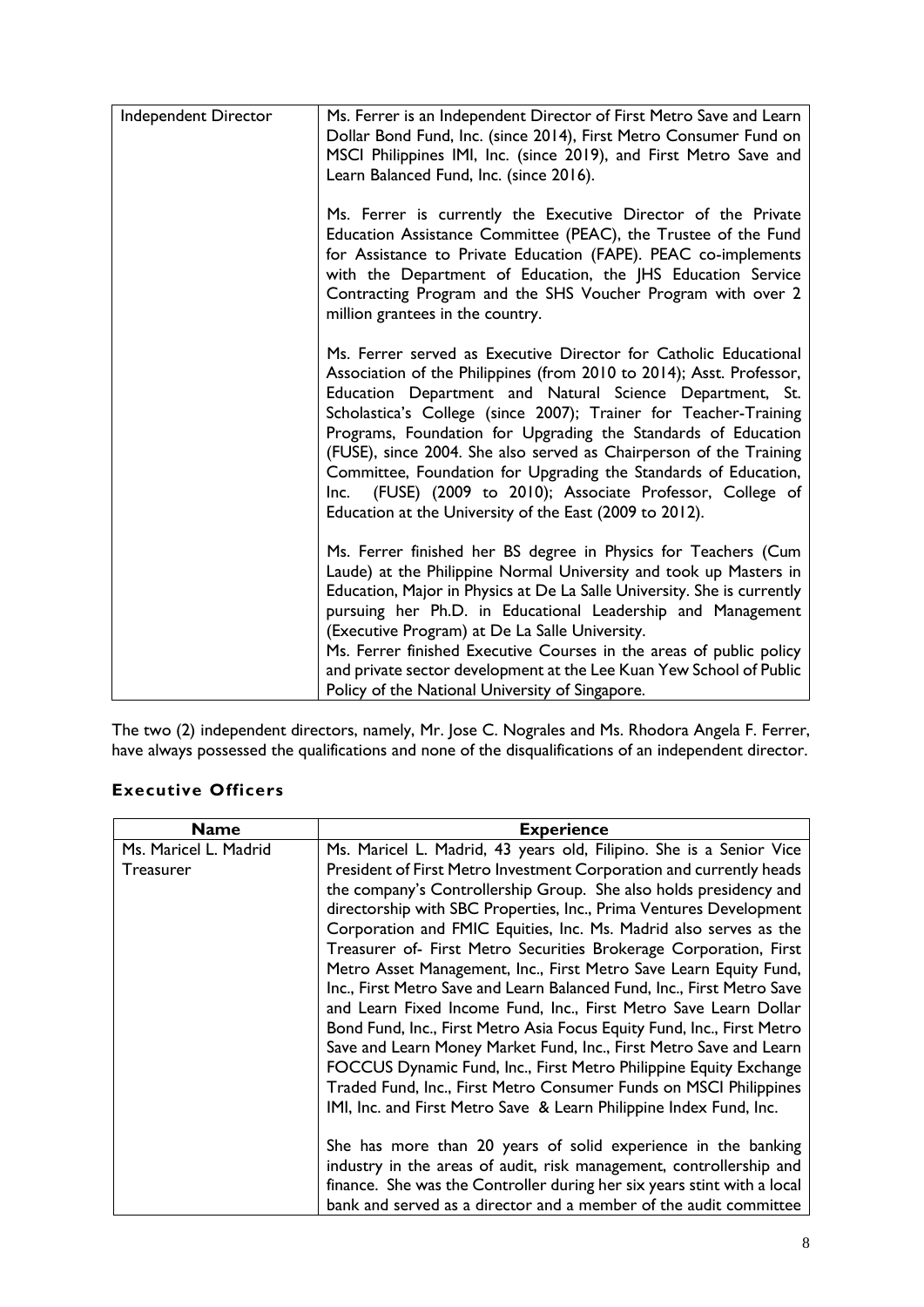|                                                | for one of the subsidiaries of the said banking group. She started her<br>career as an external auditor with one of the top auditing firms in the<br>country.<br>Ms. Madrid is a Certified Public Accountant and graduated cum laude<br>with a degree of Bachelor of Science in Accountancy from the<br>University of Santo Tomas.                                                                                                                                                                                                                                                                                                                                                                                                                                                                                                                                                                                                                                                                                                                                                                                                  |
|------------------------------------------------|-------------------------------------------------------------------------------------------------------------------------------------------------------------------------------------------------------------------------------------------------------------------------------------------------------------------------------------------------------------------------------------------------------------------------------------------------------------------------------------------------------------------------------------------------------------------------------------------------------------------------------------------------------------------------------------------------------------------------------------------------------------------------------------------------------------------------------------------------------------------------------------------------------------------------------------------------------------------------------------------------------------------------------------------------------------------------------------------------------------------------------------|
| Atty. Nimfa B. Pastrana<br>Corporate Secretary | Atty. Nimfa B. Pastrana, 60 years old, Filipino. She is First Vice<br>President and Asst. Corporate Secretary of First Metro Investment<br>Corporation. She is also the Corporate Secretary of First Metro Save<br>and Learn Balanced Fund, Inc., First Metro Save & Learn Fixed-Income<br>Fund, Inc., First Metro Save and Learn Equity Fund, Inc. (from May<br>2005 to present), First Metro Save and Learn Dollar Bond Fund, Inc.<br>(from 2008 to present), First Metro Asia Focus Equity Fund, Inc.<br>(from 2010 to present), First Metro Consumer Fund, Inc., First Metro<br>Save and Learn Money Market Fund, Inc., First Metro Save and Learn<br>SALFOCCUS Dynamic Fund, Inc., First Metro Securities Brokerage<br>Corporation, First Metro Asset Management, Inc., PBC Capital<br>Investment Corporation, Prima Ventures Development Corporation,<br>Resiliency (SPC), Inc., SBC Properties, Inc., FMIC Equities, Inc., and<br>First Metro Insurance Brokers, Corp.<br>She graduated from the University of the Philippines with a degree<br>A.B. Philosophy and from San Beda College with a Bachelor of Laws<br>degree. |
|                                                | She joined First Metro Investment Corporation in February 2002.                                                                                                                                                                                                                                                                                                                                                                                                                                                                                                                                                                                                                                                                                                                                                                                                                                                                                                                                                                                                                                                                     |
| Mr. Jonathan T. Tabac<br>Compliance Officer    | Mr. Jonathan T. Tabac, 65, Filipino. Term of office is one year and has<br>served as such from June 2018. He is also the Compliance Officer of<br>First Metro Securities Brokerage Corporation, First Metro Save &<br>Learn Fixed-Income Fund, Inc., First Metro Save and Learn Equity<br>Fund, Inc., First Metro Save and Learn Balanced Fund, Inc., First Metro<br>Save and Learn Dollar Bond Fund, Inc., First Metro Asia Focus Equity<br>Fund, Inc., First Metro Philippine Equity Exchange Traded Fund, Inc.,<br>and First Metro Asset Management, Inc. (from May 2005 to present)<br>and First Metro Save and Learn Philippine Index Fund, Inc., First<br>Metro Save and Learn Money Market Fund, Inc. and First Metro Save<br>and Learn FOCCUS Dynamic Fund, Inc He served as AVP &<br>Compliance Officer of Citystate Savings Bank (2002-2003), Vice<br>President of Maybank Philippines (formerly PNB Republic Planters<br>Bank)-1997-2001 and Chairman of the Board of RPB Provident Fund,<br>Unc, (1997-2001). Mr. Tabac finished BSC-Accounting from<br>University of Baguio. He is a Certified Public Accountant.      |

#### **Significant Employees**

No person who is not an executive officer is expected by the Corporation to make significant contribution to its business.

## **Nominee Directors**

The following are expected to be nominated as members of the Board of Directors during annual Stockholders Meeting on June 29, 2022:

Bro. Manuel V. de Leon, FMS Dr. Victor A. Abola Ms. Karen Liza M. Roa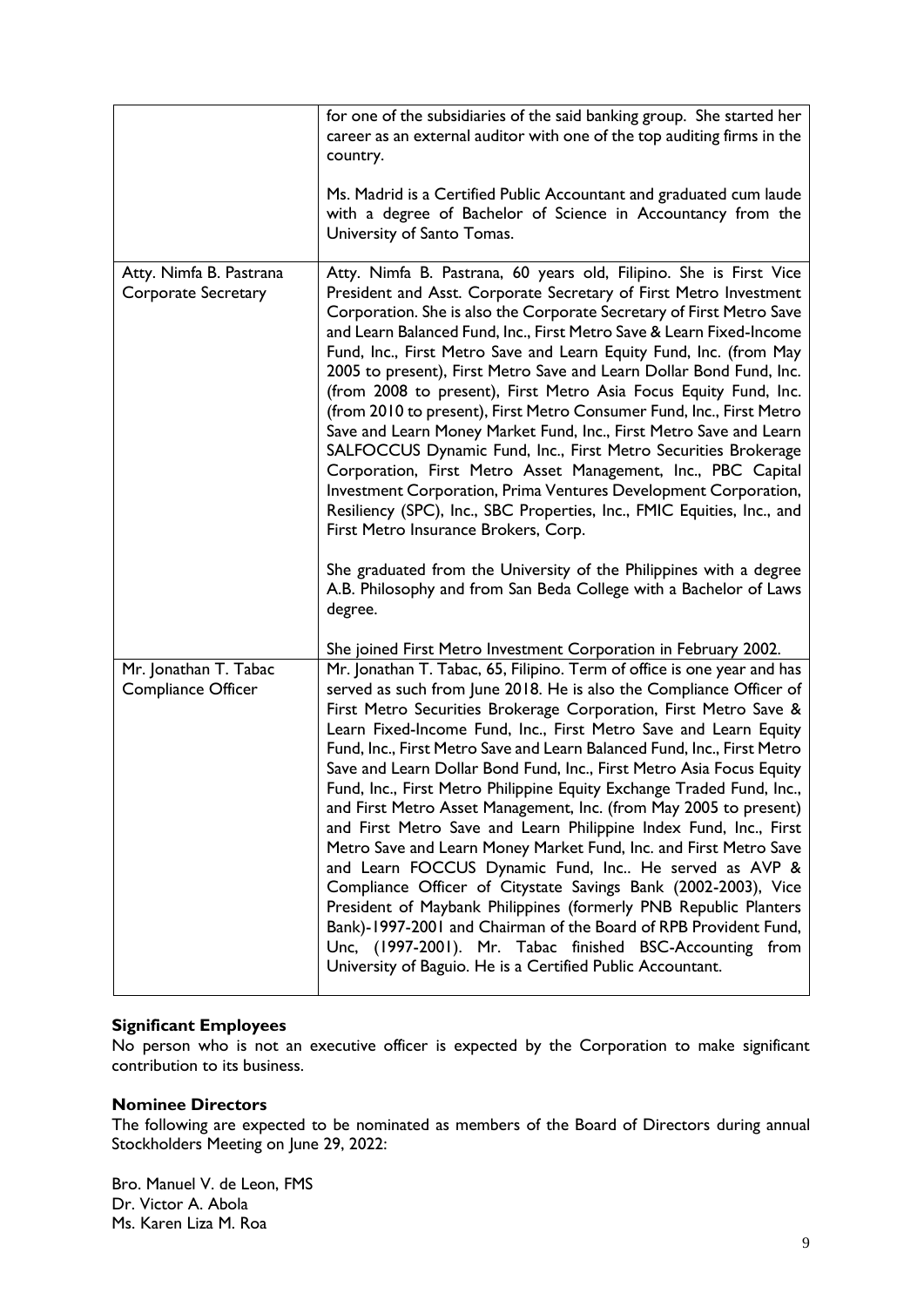Mr. Jose C. Nograles\* Ms. Rhodora Angela F. Ferrer\* \*Independent Directors

#### **Independent Directors**

In accordance with Rule 38(8)(F)(v) of the Securities Regulations Code (SRC) Implementing Rules and Regulations, First Metro Save and Learn Balanced Fund, Inc. has formulated its rules relative to the election of independent directors, as follows:

The Nomination Committee shall have at least three (3) members, one of whom is an independent director, and it shall promulgate the guidelines and criteria to govern the conduct of the nomination. The nomination of independent director/s shall be conducted by the Committee prior to a stockholder's meeting. All recommendations shall be signed by the nominating stockholders together with the acceptance and conformity by the would-be nominees.

After the nomination, the Committee shall prepare a Final List of Candidates which shall contain all the information about all the nominees for independent directors, as required under SRC Rule 38. Only nominees whose names appear on the Final List of Candidates shall be eligible for election as Independent Director/s. No other nomination shall be entertained after the Final List of Candidates shall have been prepared and no further nomination shall be entertained or allowed on the floor during the stockholders'/membership meeting.

Mr. Jose C. Nograles and Ms. Rhodora Angela F. Ferrer are nominees for independent directors of First Metro Save and Learn Balanced Fund, Inc. and they were recommended to the Nominations Committee for election of independent directors by *Atty. Melissa B. Reyes*, stockholder, in accordance with the foregoing rules. *Atty. Reyes* has no relations with any nominees.

**Mr. Jose C. Nograles, 72**, **Filipino**. Mr. Nograles is an Independent Director of First Metro Asset Management, Inc. since June 2011; Bank of Commerce since April 2015; Amalgamated Investment Bancorporation, Inc. since January 2019. He was past President and Vice Chairman of the Board of Directors of the Philippine Deposit Insurance Corporation (Jan. 2008 to June 2011). He held various key positions with the Land Bank of the Philippines & Group from 2000 to 2007. Mr. Nograles, being the Vice Chairman/President of the Land Bank Insurance Brokerage Inc. (2000 to 2007), was appointed as Vice Chairman of the Executive Committee (2002 to 2007). He joined the UCPB Board in March 2008 to Jan. 2011 where he was appointed as Chairman of the Audit Committee and member of the Executive Committee. He was also the Chairman of the Audit Committee and member of the Executive Council of the International Association of Deposit Insurers (Oct. 2008 to May 2011).

He pursued collegiate studies at the Ateneo de Manila University, earning an AB degree in Economics and graduating as Cum Laude. He also completed a Master's degree in Business Administration from the Asian Institute of Management and undertook diploma courses- Career Executive Service Officer III ; Fellow, Institute of Corporate Directors.

**Ms. Rhodora Angela F. Ferrer**, **52, Filipino**. Ms. Ferrer served as Executive Director for Catholic Educational Association of the Philippines (from 2010 to 2014); Asst. Professor, Education Department and Natural Science Department, St. Scholastica's College (since 2007); Trainer for Teacher-Training Programs, Foundation for Upgrading the Standards of Education (FUSE), since 2004. She also served as Chairperson of the Training Committee, Foundation for Upgrading the Standards of Education, Inc. (FUSE) (2009 to 2010); Associate Professor, College of Education at the University of the East (2009 to 2012); Chairperson, Natural Science Department, St. Scholastica's College, Dean of Student Affairs, St. Scholastica's College (2004 to 2007). Ms. Ferrer is also an Independent Director since 2014 of First Metro Save and Learn Dollar Bond Fund, Inc. and First Metro Consumer Fund on MSCI Phils., IMI Inc. since 2019.

The current members of the Nomination Committee are, Bro. Manuel V. De Leon, FMS, Ms. Rhodora Angela F. Ferrer and Mr. Eduardo S. Mendiola. Bro. De Leon is the Chairman of the Committee.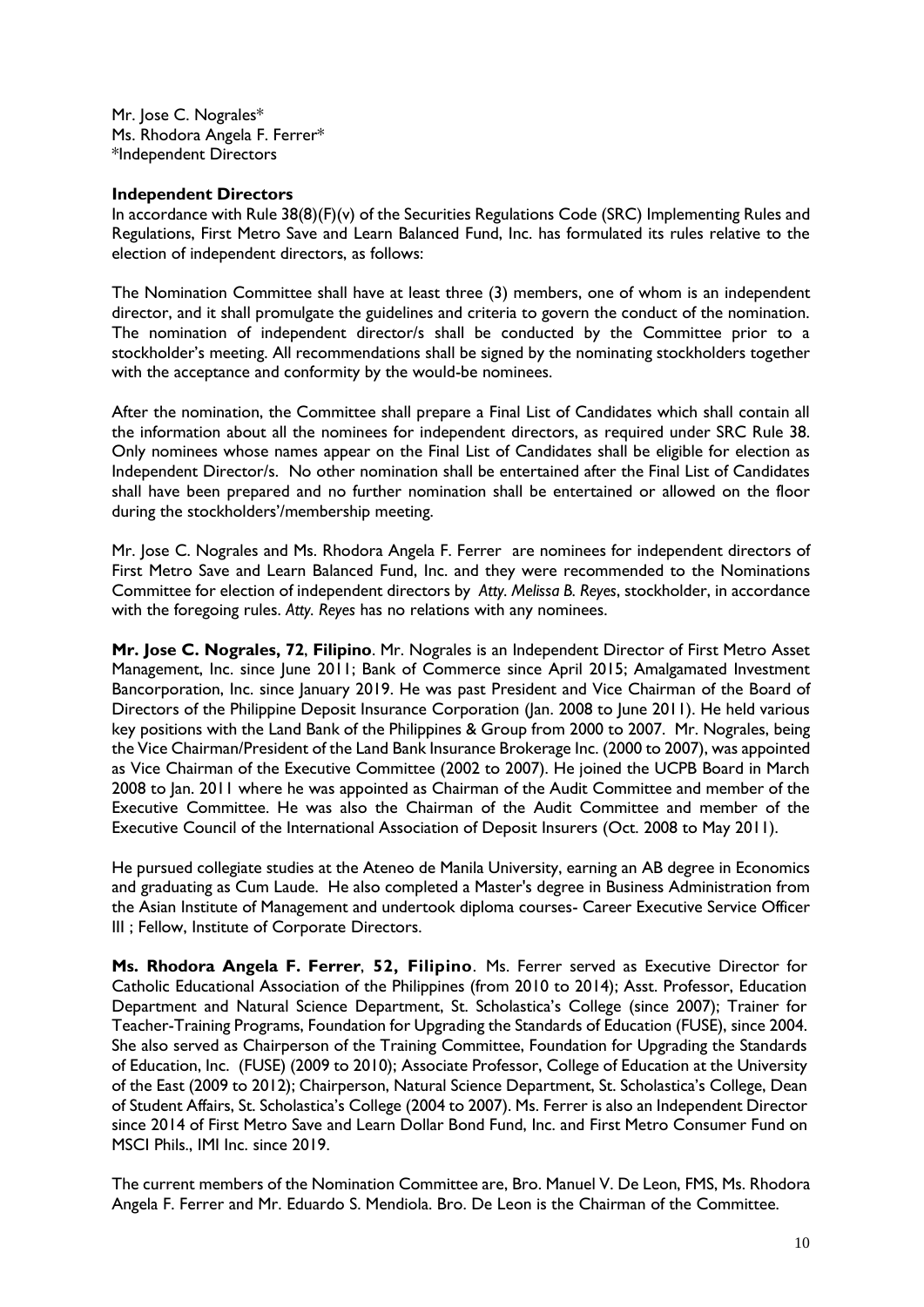# **Legal Proceedings**

The Registrant has no material pending legal proceedings to which it is a party. None of the Board of Directors is:

- 1. Involved in any legal proceeding the past five (5) years that are material to an evaluation of the ability or integrity of any director, any nominee for election as director, executive officer, underwriter, or control person of the Registrant;
- 2. Involved in any bankruptcy petition filed by or against any business of which such person was a general partner or executive officer either at the time of the bankruptcy or within two (2) years prior to that time;
- 3. Involved in or convicted by final judgment in any criminal proceeding, domestic or foreign, or subject to a pending criminal proceeding, foreign or domestic, excluding traffic violations and other minor offenses;
- 4. Subject to any order, judgment, or decree not subsequently reversed, suspended or vacated, of any court of competent jurisdiction, domestic or foreign, permanently or temporarily enjoining, barring, suspending, or otherwise limiting his involvement in any type of business, securities, commodities or banking activities; and
- 5. Found by a domestic or foreign court of competent jurisdiction (in a civil action), the SEC or comparable foreign body, or a domestic or foreign exchange or organized trading market or selfregulatory organization, to have violated a securities or commodities law or regulation and the said judgment has not been reversed, suspended or vacated.

# **Family Relationships**

There are no family relationships up to the fourth civil degree either by consanguinity or affinity among the directors and officers listed above.

# **Relationships and Related Transactions**

There has been no material transaction during the year nor is there any material transaction currently proposed to which the Fund was, or is a party, or in which any director or executive officer of the Fund, any nominee for election, any owner of more than five (5%) percent of the Fund's voting shares, or any member of the immediate family of any such director or officer, had or is to have a direct or indirect material interest.

#### **Item 6. Compensation of Executive Officers and Directors**

|                           | <b>Per Diem</b> |             |          |          |
|---------------------------|-----------------|-------------|----------|----------|
|                           | 2022            |             |          |          |
|                           | (Estimated)     | <b>2021</b> | 2020     | 2019     |
| <b>Directors</b>          | <b>£250,000</b> | ₽173,000    | P233,268 | ₽205,000 |
| <b>Executive Officers</b> | 77,500          | 28,800      | 76,239   | 76,000   |
| Aggregate Annual Per Diem | ₽327,500        | ₽201,800    | ₽309,507 | ₽272,000 |

Per diem of Directors, Corporate Secretary and Officers of the Fund amounting to P10,000.00, P3,000.00, P2,500.00, respectively, are given during their Annual Stockholders' and regular board meetings.

There are no compensatory plans or arrangement with respect to any of its executive officers that can result to the resignation, retirement or any other termination of such executive officer's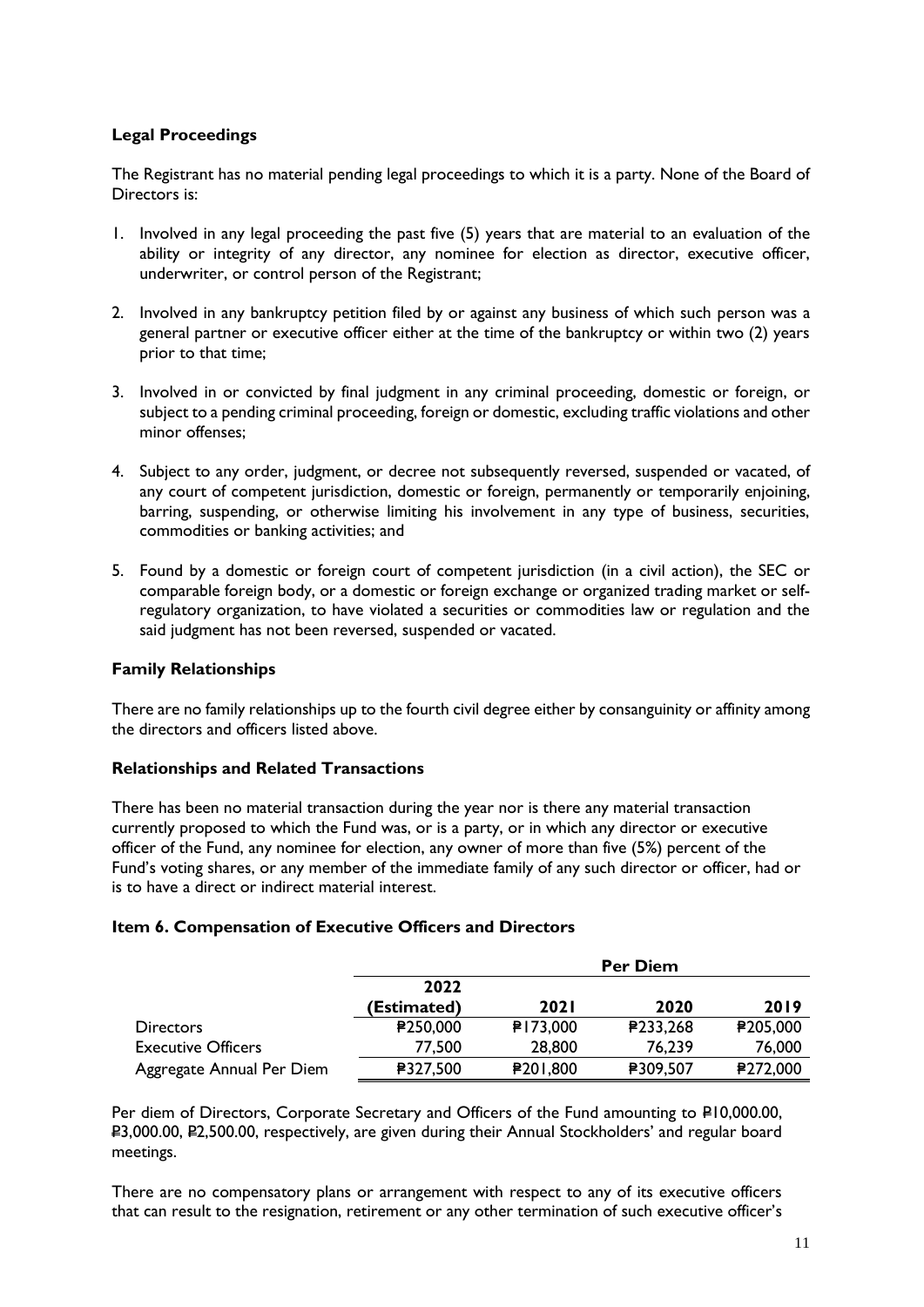employment with the Fund, neither from a change in control of the registrant or a change in the named executive officer's responsibilities.

## **Item 7. Independent Public Accountants:**

SGV & Co. is the external auditor of First Metro Save and Learn Balanced Fund Inc.. Representatives of SGV & Co. are expected to be present at the stockholders meeting on June 29, 2022. They will have the opportunity to make a statement if they desire to do so and they are expected to be available to respond to appropriate questions.

For the year 2022, SALBF will still be engaging the services of SGV.

In compliance with SRC Rule 68, par. 3 (b)(ix), the signing partner of the auditing firm is rotated every after five (5) years of engagement. Redgienald G. Radam, signed the independent auditors' starting the year 2021 while Janet A. Paraiso, signed the independent auditors' for the years 2020, 2019 and 2018. The reports of auditors on the financial statements of the company for the years ended December 31, 2019, 2018 and 2017 contained unqualified opinions.

There are no disagreements with the auditors on any matter of accounting principles or practices, financial statement disclosures, auditing scope or procedures, which disagreements, if not resolved to their satisfaction, would have caused the auditors to make reference thereto in their respective reports on the financial statements for such years.

The aggregate fees paid for the professional services rendered by SGV & Company for the audit of our Financial Statements are P273,918, P273,925 and P257,733 for the years 2021, 2020 and 2019, respectively. SGV & Co. conducted the audit in accordance with auditing standards generally accepted in the Philippines to obtain reasonable assurance about whether the financial statements are free of material misstatements. Their audit also includes assessing the accounting principles used and significant estimates made by the management, as well as evaluating the overall financial statement presentation.

There are no tax fees paid for the last 5 years for professional services rendered by SGV & Co. for tax accounting compliance, advice, planning and any other form of tax service.

There are no other fees paid for the last 5 years for products and services provided by SGV & Co. other than the services mentioned above.

SALBF's Audit Committee is chaired by Ms. Bernadette Nepomuceno with Ms. Rhodora Ferrer and Dr. Victor Abola as members.

# **C. ISSUANCE AND EXCHANGE OF SECURITIES**

## **Item 11. Authorization or Issuance of Securities Otherwise than for Exchange –** N/A

#### **D. OTHER MATTERS**

#### **Item 17. Amendment of Charters, By-Laws or Other Documents**

The Board of Directors during its special meeting on December 16, 2021 approved the amendment of the Articles of Incorporation to comply with the provisions of the Revised Corporation Code (RCC), Securities Regulation Code (SRC), and Investment Company Act (ICA) and their implementing rules and regulations, as advised by the Securities and Exchange Commission.

i.Amendment of the Primary Purpose to include the provisions under the ICA IRR and its amendments.

ii.Amendment of the Secondary Purpose to delete the provisions not compliant or consistent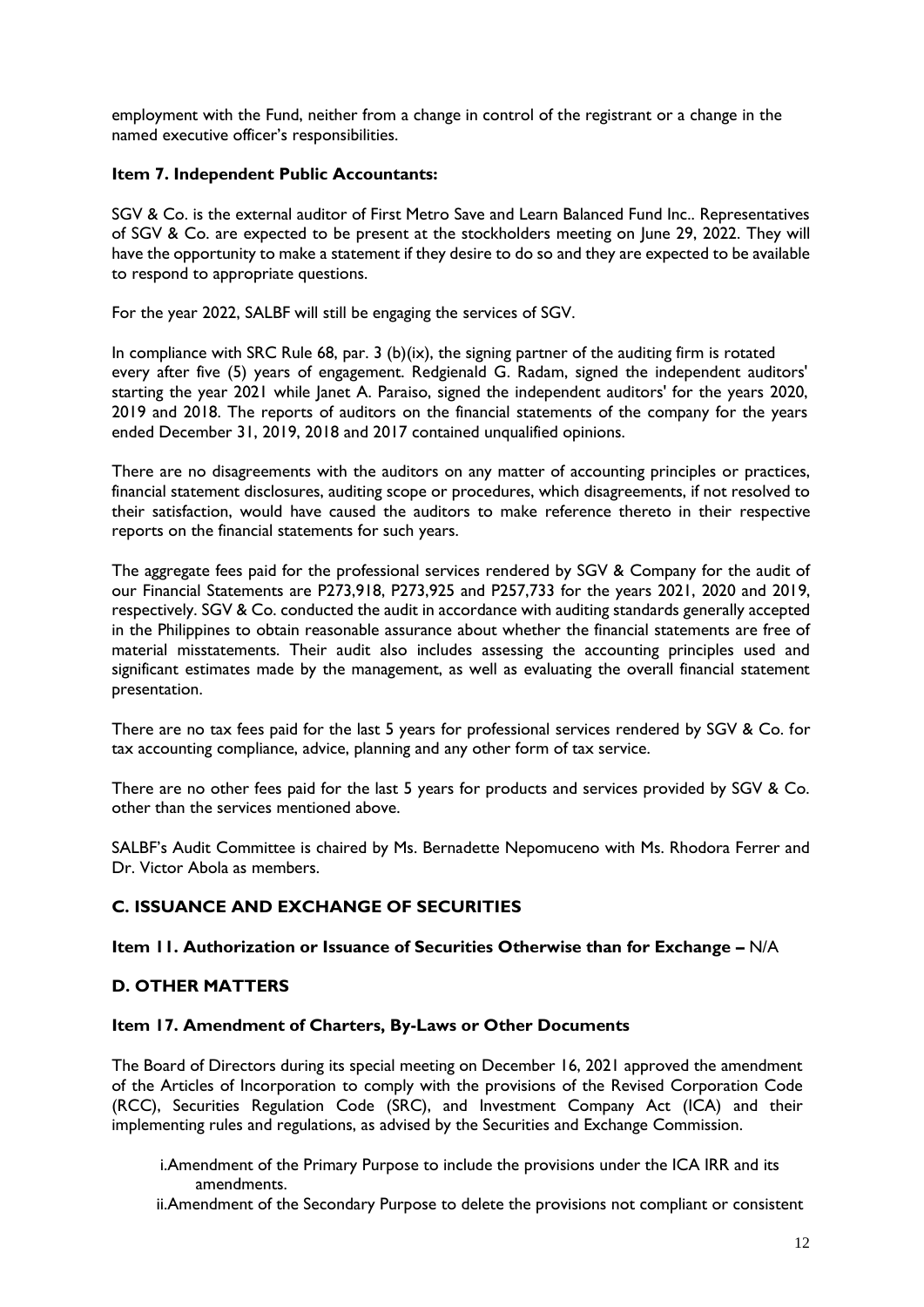with the ICA IRR.

iii.Amendment of Article VII to delete the provision not consistent with Rule 10.4 of the ICA IRR.

iv.Amendment of the By-Laws to align provisions with the Revised Corporation Code.

The proposed amendment is pursuant to the provisions of the Investment Company Act (ICA) and their implementing Rules and Regulations.

This matter will be submitted to the stockholders for approval.

The Board of Directors in the same meeting, approved the amendment of SALBF By-Laws to comply with the provisions of the Revised Corporation Code (RCC), Securities Regulation Code (SRC), and Investment Company Act (ICA) and their implementing rules and regulations, as advised by the Securities and Exchange Commission.

This matter will be submitted to the stockholders for information.

# **Item 18. Other Proposed Item**

- 1. Approval of the minutes of the meeting of the stockholders held on June 16, 2021, with the following points:
- a) Approval of the Minutes of the Annual Stockholders' Meeting held on September 16, 2020
- b) Annual Report to the Stockholders
- c) Ratification of all Acts and Resolutions of the Board of Directors, Management and All Committees for the fiscal year 2020, including the following:
	- i. Renewal of the Management and Distribution Agreement
- d) Election of the Members of the Board of Directors for the year 2021-2022
- e) Appointment of External Auditor for the year 2021.
- 2. Ratification of Corporate Acts
	- a) Ratification of the minutes of the board meeting and all acts and resolutions of the Board, including among others the following:
		- i. Renewal of the Management Distribution Agreement with FAMI
- 3. Amendment to the Articles of Incorporation and By-Laws as follows:
	- i.Amendment of the Primary Purpose to include the provisions under the ICA IRR and its amendments.

ii.Amendment of the Secondary Purpose to delete the provisions not compliant or consistent with the ICA IRR.

- iii.Amendment of Article VII to delete the provision not consistent with Rule 10.4 of the ICA IRR.
- iv.Amendment of the By-Laws to align provisions with the Revised Corporation Code.
- 4. Election of the Members of the Board of Directors for the year 2022-2023 Please refer to the list of nominees under Item 5 – "Directors and Executive Officers – Nominee Directors" for the details.
- 5. Appointment of Sycip Gorres Velayo & Co. (SGV) as External Auditors for the year 2022 Please refer to the write-up under Item 7 "Independent Public Accountants" for the details.

# **Item 19. Voting Procedure**

The matters included in the agenda require the approval of the stockholders, as follows: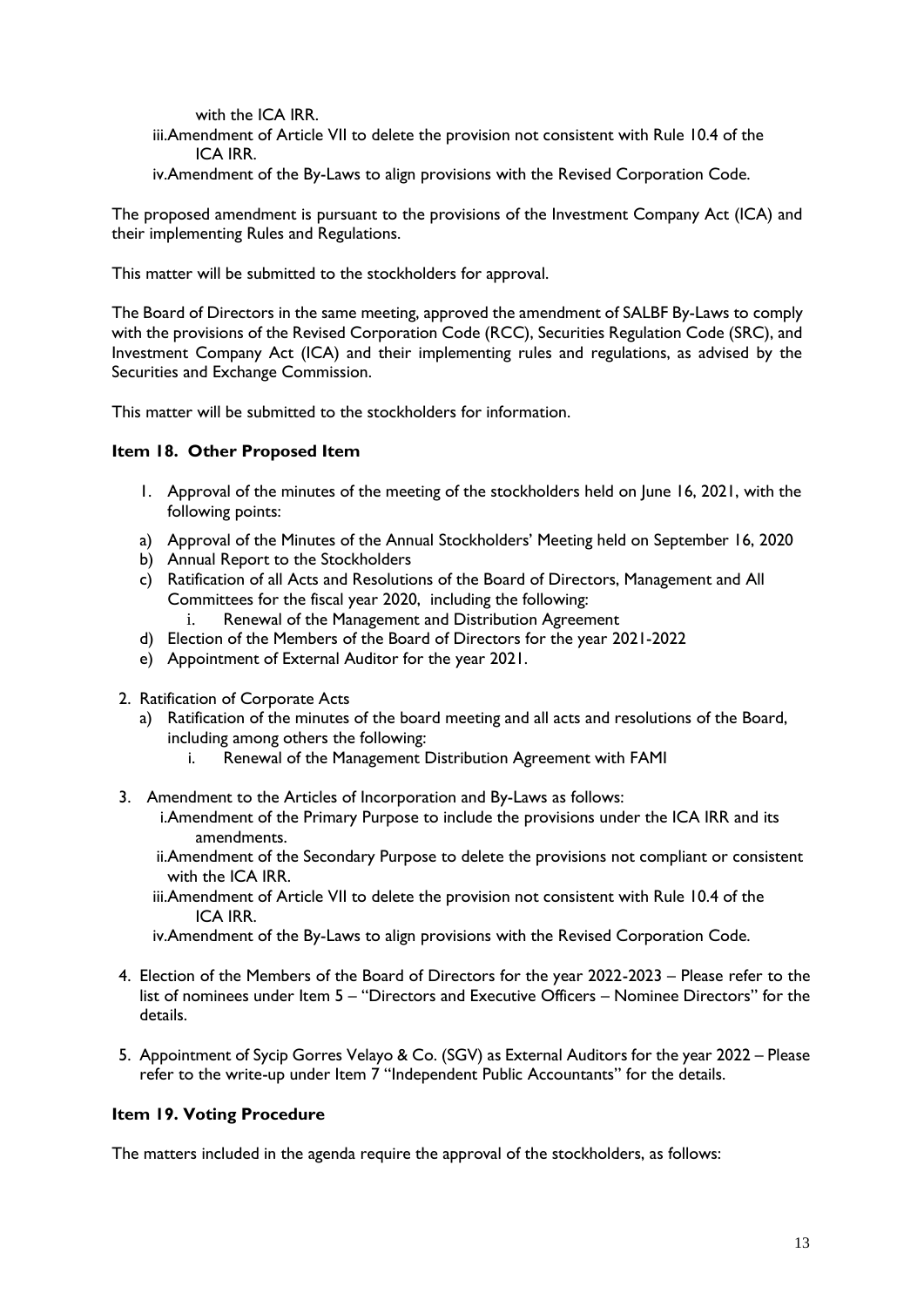- 1. For the approval of the minutes of the 2021 meetings and the ratification/approval of the acts and resolutions of the Board, and the appointment of the external auditor, a majority vote of the stockholders present in the meeting is sufficient.
- 2. For the Amendment in the Articles of Incorporation the vote of at least 2/3 of the outstanding capital stock is required for its approval. For the amendment of the By-laws, a majority vote of the stockholders present in the meeting is sufficient.
- 3. For the election of Directors The votes of all the shares present or represented by proxy at the meeting will be on a per share basis.

Article III of Section 7 of the By-Laws states that "unless otherwise provided by law, each stockholder shall at every meeting of the stockholders be entitled to one vote, in person or by proxy, for each share with voting right held by such stockholder. At all meetings of the stockholders, all elections and all questions, except in cases where other provision is made by statue or by these By-Laws, shall be decided by the plurality vote of stockholders present in person or by proxy and entitlement to vote thereat, a quorum being present. Unless required by law, or demanded by a stockholder present in person or by proxy at any meeting and entitlement to vote thereat, the vote on any question need not be by ballot. On a vote ballot, each ballot shall be signed by the stockholder voting, or in his name by his proxy if there be such proxy, and shall state the number of shares voted by him.

4. Methods by which votes will be counted Voting shall be made *viva voce,* through the raising of the hands or electronically by poll during the meeting, and counted manually/electronically by the Corporate Secretary. The duly accomplished proxy forms indicating votes for the particular items, sent by the stockholder prior the meeting, shall be tallied in advance by the Corporate Secretary accordingly.

The Board of Directors in its special meeting held on May 22, 2020, approved the adoption of guidelines to allow participation through remote/electronic means of communication in board/shareholders' meeting. The guidelines detail mainly: a) the mechanism to verify the identity of the shareholders: (b) the measures to ensure that all shareholders have the opportunity to participate in the meeting; and (c) the mechanism to enable shareholders to vote during the meeting.

# **FIRST METRO SAVE AND LEARN BALANCED FUND, INC. YEAR 2021 ANNUAL REPORT ON SEC FORM 17-A WILL BE PROVIDED WITHOUT CHARGE TO EACH STOCKHOLDER UPON WRITTEN REQUEST ADDRESSED TO:**

# **Atty. Nimfa Balmes-Pastrana**

Corporate Secretary First Metro Save & Learn Fixed-Income Fund, Inc. 45th Floor GT Tower International Ayala Avenue corner H.V. de la Costa St. Makati City

After reasonable inquiry and to the best of my knowledge and belief, I certify that the information set forth in this report is true, complete and correct. This report is signed in Makati City on June 7, 2022.

**FIRST METRO SAVE AND LEARN BALANCED FUND, INC.** 

**NIMFA BALMES- PASTRANA**  Corporate Secretary

By: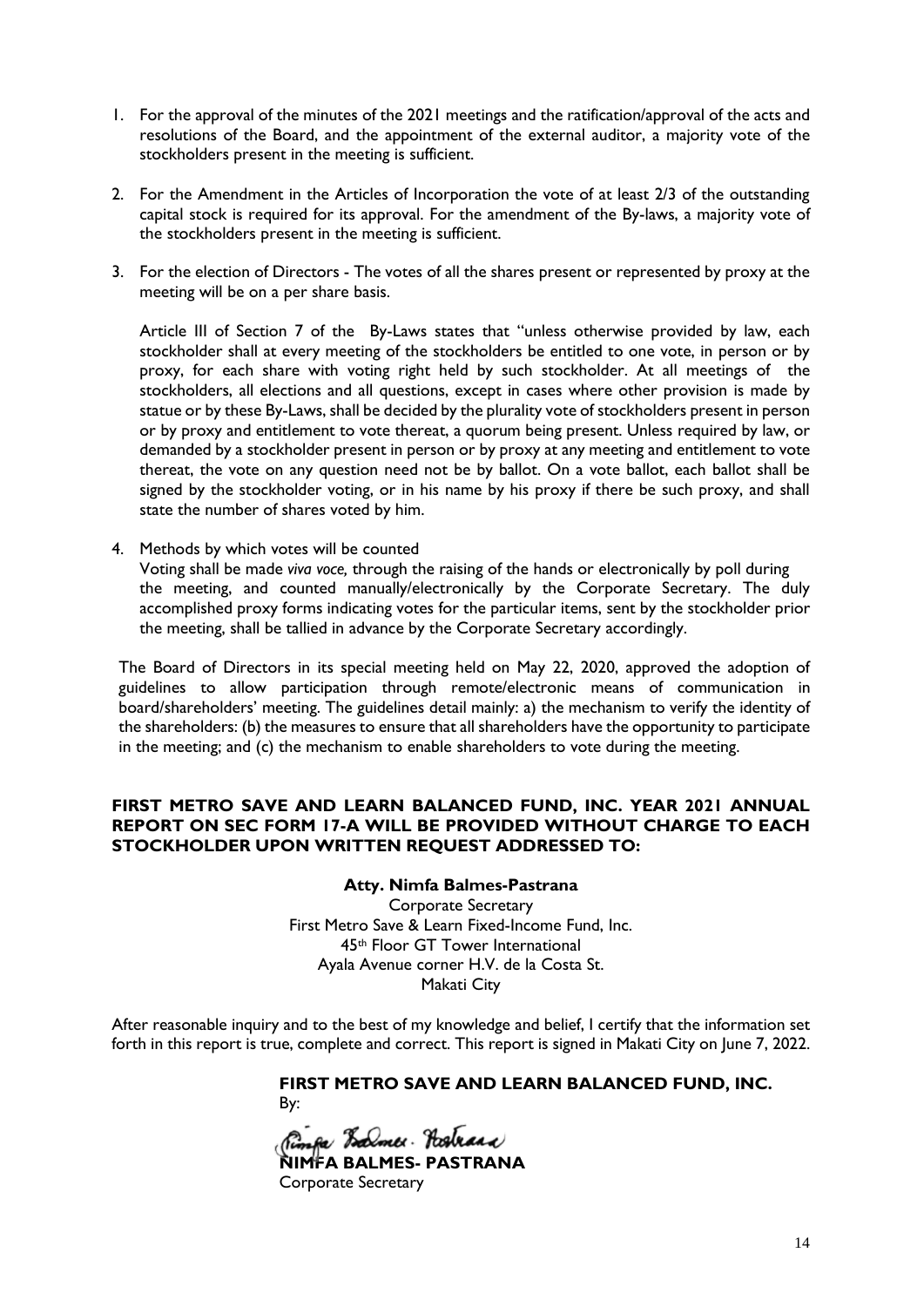# **PART II -COMPANY PROFILE**

## **Brief Description of the General Nature and Scope of Business of the Company**

First Metro Save and Learn Balanced Fund, Inc. (the Fund) is an open-end investment company, which was incorporated on January 29, 2007 and subsequently registered under the Philippine Investment Company Act (Republic Act No. 2629) on May 10, 2007. As an open-end mutual fund, the company is engaged in selling its capital to the public and investing the proceeds in selected high-grade stocks and fixed-income securities.

Initially, the Fund had paid-up capital of  $P25.00$  million out of  $P100.00$  million authorized capital stock composed of 100.00 million common shares with a par value of  $P1.00$  per share. Due to the increase in subscriptions being received by the Fund, as of December 31, 2016, the authorized capital of the Fund was increased to  $\mathbb{P}1.00$  billion composed of 1.00 billion common shares with a par value of  $\mathbb{P}$ 1.00 per share. The price at which the shares are being offered is based on the net asset value per share computed on a daily basis plus a front-end sales load fee.

The Fund earned some awards and recognitions based on its performance from Philippine Investment Fund Association (PIFA) since 2010 as shown below:

- In 2010, the Fund's performance ranked first for both 1-year return and 3-year return categories.
- In 2011, the Fund obtained the first place in the 1-year return and second for the 3-year return categories.
- In 2012, the Fund ranked second for 1-year return, first for 3-year return and 5 year return categories.
- In 2013, First Metro Save and Learn Balanced Fund ranked third place in the 1-year return category versus peers, and taking the second and first place in the 3-year and 5-year categories, respectively.
- In 2014, the Fund got first place in the 5-year category.
- In 2016, First Metro Save and Learn Balanced Fund ranked second place in the 10-year return category.
- In 2017, First Metro Save and Learn Balanced Fund ranked first place in the 1-year return category and in the 10-year return category.

In 2018, First Metro Save and Learn Balanced Fund ranked third place in the 1-year return category and first place in the 10-year return category.

#### **Plan of Distribution/Distribution method**

The Fund has First Metro Asset Management, Inc. (FAMI) as principal distributor of its shares of stock and will not sell or agree to sell any shares of its capital stock except through FAMI. FAMI may set up a marketing network and accredit sub-distributors or agents to sell the shares. Accredited subdistributors or agents are directly liable to FAMI. Heavy use of print advertisements will be part of the sales and marketing strategy.

The product being sold by the registrant, through FAMI, is its shares of stock, being a mutual fund company. This product was offered to the public starting May 2007.

FAMI'S marketing strategy will be based on the strategic partnership of CEAP, Marist and First Metro Investment Corporation. FAMI will capitalize on the endorsement of the CEAP in order to educate the teachers on the concept of savings and mutual fund investing. The CEAP membership composed of over 20,000 teachers will be a primary source of retail investors. This competitive advantage will be further strengthened by First Metro's good track record, market experience and credibility, and position as the largest investment bank and backed-up by the largest universal bank in the country.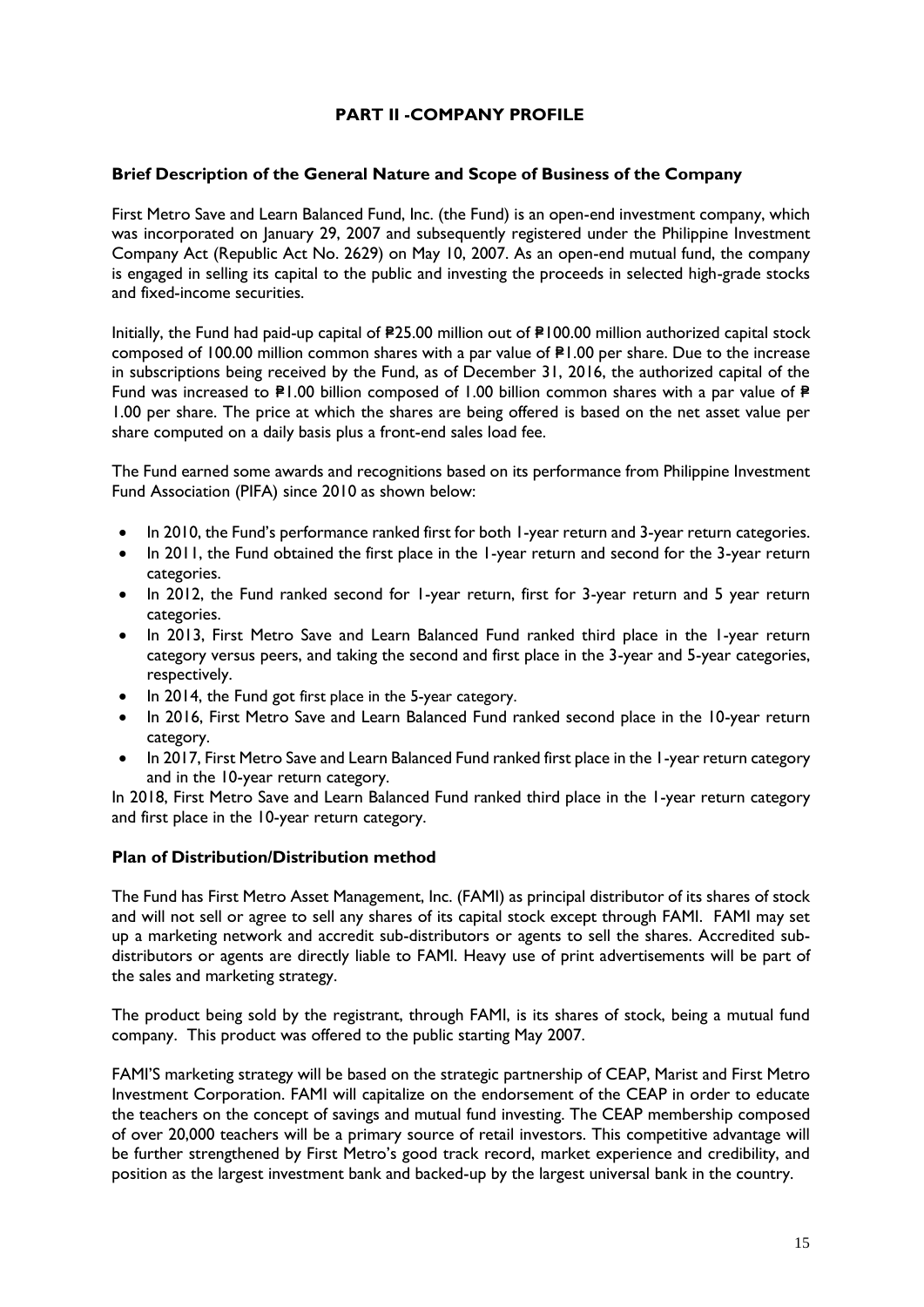FAMI will likewise capitalize on its relationships with the companies under the Metrobank Group. The Group, with its total employee force of over 14,000 will be an excellent source of retail investors and referrals to high net-worth individuals. The corporations under the group are potential sources of institutional funds that will enable the FAMI mutual funds to attain critical mass at a faster pace.

# **Competition**

The competitive environment for the Fund's products includes not only the products and services offered by the other Mutual Fund players, but all other investment instruments that the target market has access to. The Philippine mutual fund industry is still a relatively young industry compared to those of other countries. However, it is growing at a fast rate.

The registrant's main competitors are the other mutual funds in the Balance Fund category of Philippine mutual funds. It considers the funds of Sunlife and Philam, as its main competitors. As of December 31, 2021, these two competitor Funds represent around 80.68% of the total funds in this category. The Fund will be competing initially in terms of return on investment (ROI) and later on in terms of Fund size. Philam and Sunlife have big sales force and they have life insurance companies as affiliates which they also tap to market their mutual funds. They have big multinational financial institutions as their parent companies. They have longer track record and experience not only in the mutual fund industry but also in other financial products and services. The top two competitors substantially capture the local industry's market share.

The Fund will compete with other Balanced Funds which at present are also few. It will target potential clients all over the country with concentration in the major cities. The Fund believes that the competition is in the area of investment performance and client services. It will be competing more in the terms of investment performance. It will adopt active investment strategies and tactics. It will fully utilize its present network, database, and available technology to its advantage.

The institutional funds of the target market (especially the bigger ones) evidently have access to almost all types of instruments locally available such as common trust funds (now unit investment trusts), pre-need plans, universal life products and other bank products. The retail funds and smaller institutional funds, however, are limited to simple bank products. Appropriately formulated marketing strategies, sales tactics and promotional activities will be employed to present the Fund and ultimately close the sale and maintain the account.

# **Effect of existing governmental regulation**

The Fund is governed by the provisions in its prospectus that incorporated relevant investment rules and regulations by regulators such as the Investment Company Act and the SEC, among others.

The Fund primarily invests in equity securities, however, as a tactical move, a portion of the Fund may also be invested in government securities and in SEC-registered commercial papers but taking precautions of the market conditions, the level of interest rates, and of liquidity needs.

Moreover, the Fund's investment activities are also guided by the following limits/conditions as set out in the revised Implementing Rules and Regulations (IRR) of ICA:

a. Maximum investment in any single enterprise is allowed but only up to fifteen percent (15.00%) of the Fund's NAV, except for investments in securities issued by the Philippine government or its instrumentalities and, in no case, shall the total investment of the Fund exceed ten percent (10.00%) of the outstanding securities of any one investee company.

b. The Fund must not invest, in aggregate, more than twenty percent (20%) of its net assets in transferrable securities, money market securities, deposits and financial derivatives issued by a single entity or issuer. Deposit should not exceed twenty percent (20%) of its net assets in a single bank/nonbank with quasi bank license.

c. The investments of the Fund in deposits, debt securities or money market placements, overthe-counter financial derivatives placed in non-investment grade or unrated deposit taking institution,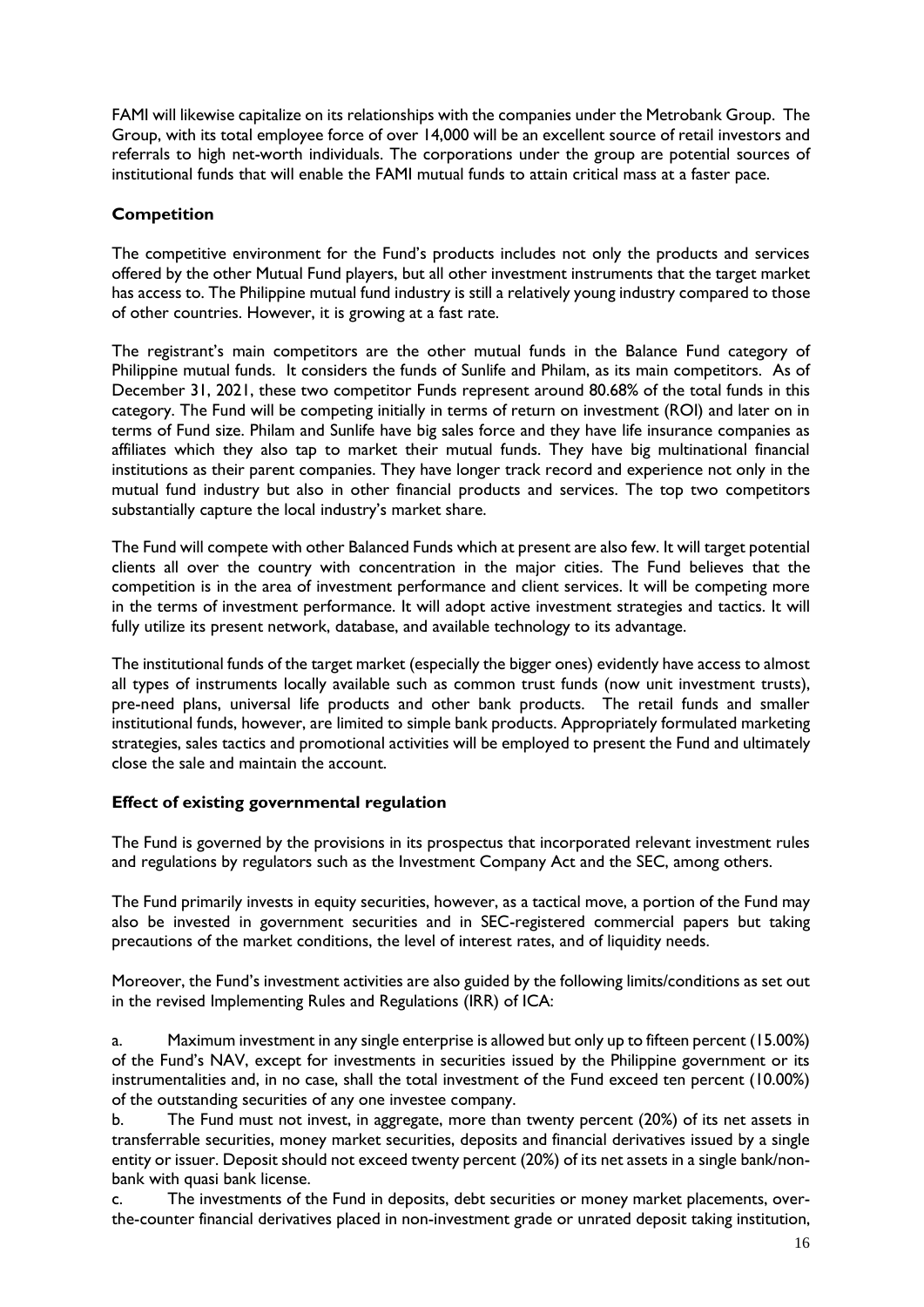including unlisted shares issued by a related party, should not exceed five percent (5%) of its net assets and shall not exceed ten percent (10%) in aggregate amount.

d. Investments in foreign government securities or money markets where the issuer or the guarantor is a government, sovereign or central bank with an international long-term issuer rating of investment grade may be increased to thirty five percent (35%) of the NAV, but only five percent (5%) is allowed for non-investment grade.

e. The Fund manager is required to use a risk-management process that captures the risk associated with in the financial derivative instruments:

• Total exposure should not exceed ten percent (10%) of the net assets or five percent (5%) if the derivatives are not investment grade, unless used for efficient portfolio management which the aggregate shall not be more than twenty percent (20%);

Five percent (5%) of the NAV shall be invested to liquid assets to meet all payment and delivery obligations;

The Fund Manager shall not act as a counterpart to an OTC derivative investment into by the Investment Company.

f. Investment in its own securities are prohibited.

g. Investments in margin purchases of securities, commodity futures contracts, precious metals, unlimited liability instruments, short selling of currencies and securities are not allowed.

h. Purchasing or selling of securities other than capital stocks of the Fund from or to any of its officers or directors or the officers and directors of its investment adviser/s, manager or distributor/s or firm/s of which any of them are members is prohibited.

i. The Fund shall not participate in underwriting or selling activities in connection with public distribution of securities except for its own capital stock.

j. Lending operations to corporations or other entities, public or private, shall not be engaged without prior review and approval of its BOD. Approvals, however, are only to those determined to be financially sound.

k. Investment in any company for the purpose of exercising control or management or to invest in the securities of other investment companies and real estate companies is prohibited.

The Fund believes that government regulations are intended to grow the mutual fund industry while protecting the interests of the investing public, thus, it will comply with the regulations imposed or to be imposed by government regulators. Also, the passage of the Personal Equity Retirement Account (PERA) and the Collective Investment Scheme bills into law will benefit the mutual fund industry.

## **EXECUTIVE OFFICERS**

The list of officers is found in Item 5 of Part I above.

Principal Officers are appointed annually by the Board of Directors at its organizational meeting following the Annual Meeting of Stockholders.

#### **Number of Employees**

The Fund has no employees because all aspects of its operations and administration are subcontracted with third parties; hence, it has no risks as far as labor problems are concerned.

#### **Compliance with the Manual on Corporate Governance**

First Metro Save and Learn Balanced Fund, Inc. has adopted a good governance scorecard to measure and determine the level of compliance by the Board of Directors and top-level management with its Manual of Corporate Governance. Every end of the current year, the scorecard patterned after the SEC-prescribed Corporate Governance Self-Rating Form (CG-SRF) shall be accomplished by the Compliance Officer. The result of this evaluation is submitted to the Board together with the CO's recommendation for any sanctions of non-compliance. On the basis of this scorecard, the Compliance Officer has issued to SEC a certification on the Company's compliance with its Manual of Corporate Governance.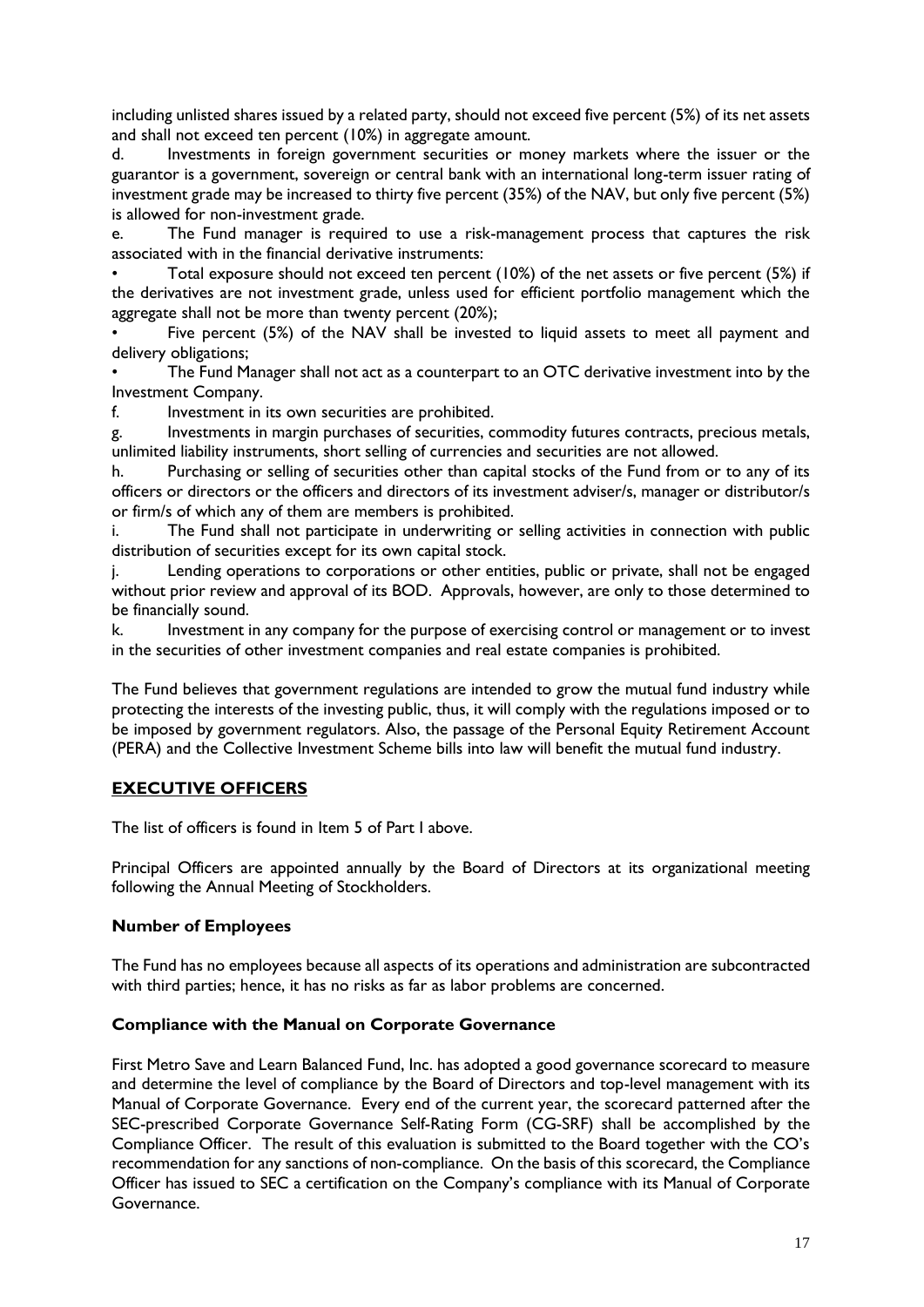A compliance officer has been appointed to manage the Compliance System of the Company and to monitor and evaluate compliance with the Manual of Corporate Governance. In general, the Company is in compliance with the leading practices in good corporate governance. The Compliance Officer has submitted to SEC a Certification of Compliance covering the year 2021. No director or officer of the Company was found in violation of the Manual.

# **The Fund has identified the following major risks involved in its businesses and other operations:**

Potential investors should read thoroughly all information contained in this Prospectus and/or other Fund related documents available before making any investment decisions. He or she should carefully consider all investment risks, fees, and/or other factors detailed in these documents to make certain whether the Fund's nature is appropriate for his or her investment profile and objective.

Various risk factors can affect the market value of the assets of the Fund and cause the Fund's net asset value to vary. Consequently, the returns of the Fund are not guaranteed and there is a risk that a Fund might not achieve its investment objectives.

The major risk factors facing the Fund are listed by order of importance below:

**MARKET RISK** is the risk of change in the value/price of financial instruments from fluctuation in foreign exchange rates (currency risk), market interest rates (interest rate risk) and market prices (price risk). The Fund's investments in equity securities may decline in value due to factors affecting securities markets generally, or particular countries, segments, economic sectors, industries, or companies within those markets. Historically, the markets have moved in cycles and the value of the Fund's securities and other financial instruments may move drastically up or down from day to day. The risk can be minimized by following the exposure limits set in this prospectus or by the Commission.

**LIQUIDITY RISK** (also called funding risk) is the risk that the Fund will encounter difficulty in raising funds within a reasonable time to meet short term financial demands. The Fund may not be able to generate enough cash to pay for the redemptions within the normal 7-day period. The risk can be minimized by placing a liquidity contingency plan that will provide a framework for addressing liquidity crisis situations.

**CREDIT RISK** (also called default risk) is the risk that the issuer of the security will be unable to make the required payments on their debt obligations. The Fund invests in government securities, the risk of default of which is considered minimal. The Fund manages credit risks by transacting with accredited counterparties only. Credit exposures are closely monitored to ensure that payments are made on time.

The following are additional risks present in managing the Fund:

- Investment companies/mutual funds are neither insured with the Philippine Deposit Insurance Corporation (PDIC) nor any other agency of the government, nor guaranteed by the Fund Manager. Investors are advised to read the prospectus of the Fund before deciding to invest.
- Investors are exposed to the risk of dilution since other investors may subscribe to any amount of shares of the Fund. The influence that the investors can exert over the control and management of the Fund decreases proportionately.

The above risk factors are by no means all-inclusive. New and/or unidentified risks may arise any time given the dynamic financial markets and economic environment.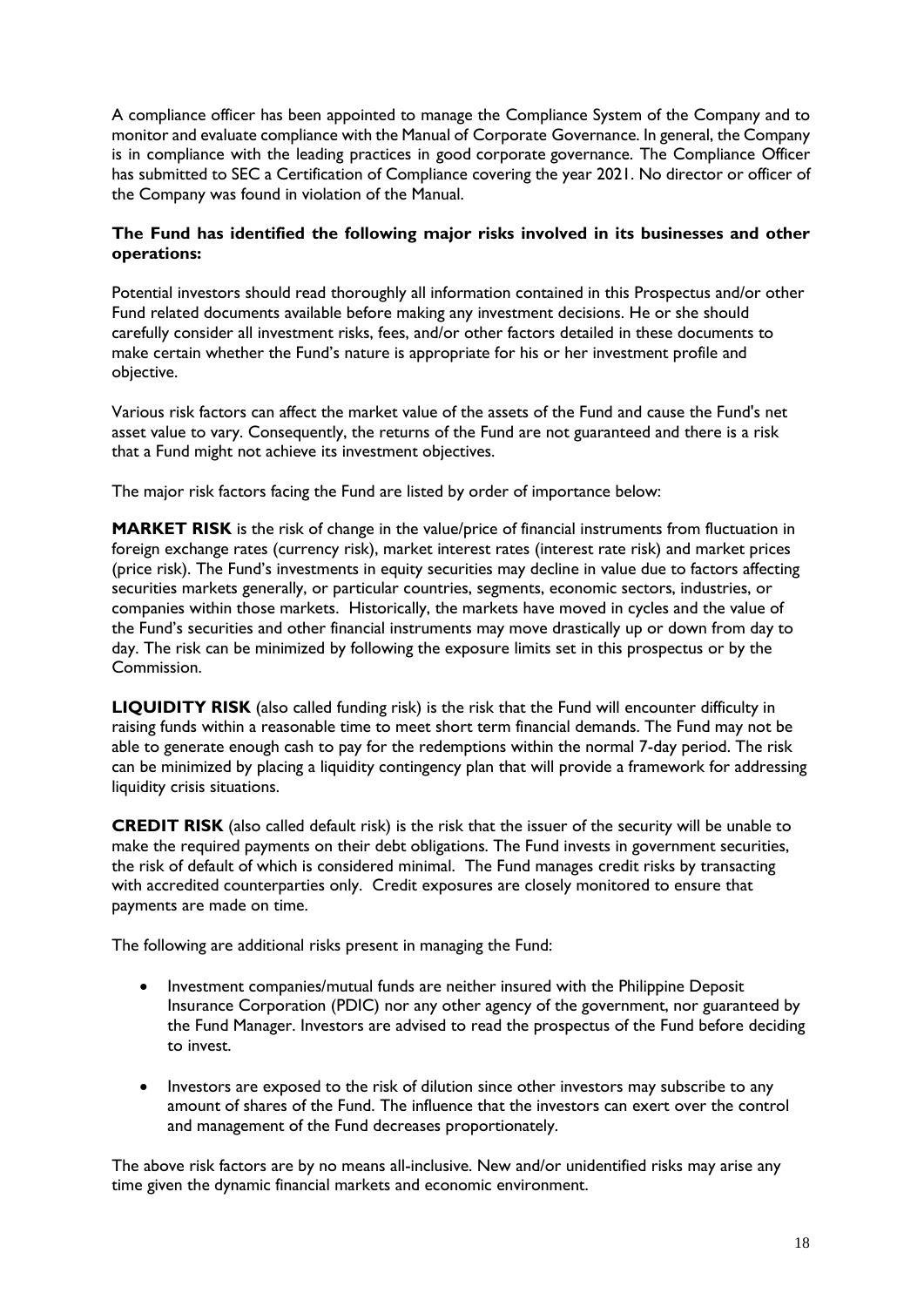# **PART III - SECURITIES OF THE REGISTRANT**

## **Market Price of and Dividends on the Registrant's Common Equity and Related Stockholder Matters**

## **A. Market Price**

Below is the list of the highest and lowest Net Asset Value per Share (NAVPS) of the Fund for the first quarter of 2022, and for the year 2021, 2020 and 2019:

|             |      | l st    | 2 <sub>nd</sub> | 3rd     | 4th     |
|-------------|------|---------|-----------------|---------|---------|
| Year        |      | Quarter | Quarter         | Quarter | Quarter |
| 2022        | High | 2.7350  |                 |         |         |
|             | Low  | 2.5994  |                 |         |         |
| <b>2021</b> | High | 2.6648  | 2.6166          | 2.6545  | 2.7366  |
|             | Low  | 2.4654  | 2.4501          | 2.4584  | 2.6211  |
| 2020        | High | 2.6355  | 2.4997          | 2.4676  | 2.6671  |
|             | Low  | 2.1061  | 2.2304          | 2.3482  | 2.3719  |
| 2019        | High | 2.6912  | 2.6872          | 2.7517  | 2.7070  |
|             | Low  | 2.5438  | 2.5573          | 2.6267  | 2.5786  |

There is no principal market where the Fund's shares are traded, not even in the Philippine Stock Exchange due to its nature as an open-end investment company. The Fund's shares are sold through its appointed Principal Distributor and sub-distributors.

## **B. Shareholders**

As of March 31, 2022 are 4,893 shareholders of the Fund.

\*On December 17, 2019, SEC approved the confidential treatment of the Top 20 shareholders of the Fund.

# **C. Dividends**

The Board of Directors of the Fund may decide to declare dividends from the unrestricted retained earnings of the Fund at a time and percentage as the same Board may deem proper and in accordance with law. If the market value of the Fund's assets is reduced significantly enough to erode retained earnings then the board will be restricted to declare dividends.

If dividends are to be declared, the computation and distribution shall be proportionate to the holdings or ownership of each of the stockholders. As provided for in the issuer's By-laws, the Board of Directors may make arrangements with its stockholders whereby dividends and/or other distributions may be reinvested in the Fund's securities in lieu of cash to be paid to the stockholders. The arrangement with stockholders shall be such that the dividends to be reinvested shall be valued at the net asset value per share of the Fund at the time said dividends are paid.

# **Legal Proceedings**

The Registrant has no material pending legal proceedings to which it is a party. None of the Board of Directors is:

- involved in any legal proceeding the past five (5) years that are material to an evaluation of the ability or integrity of any director, any nominee for election as director, executive officer, underwriter, or control person of the Registrant;
- involved in any bankruptcy petition filed by or against any business of which such person was a general partner or executive officer either at the time of the bankruptcy or within two (2) years prior to that time;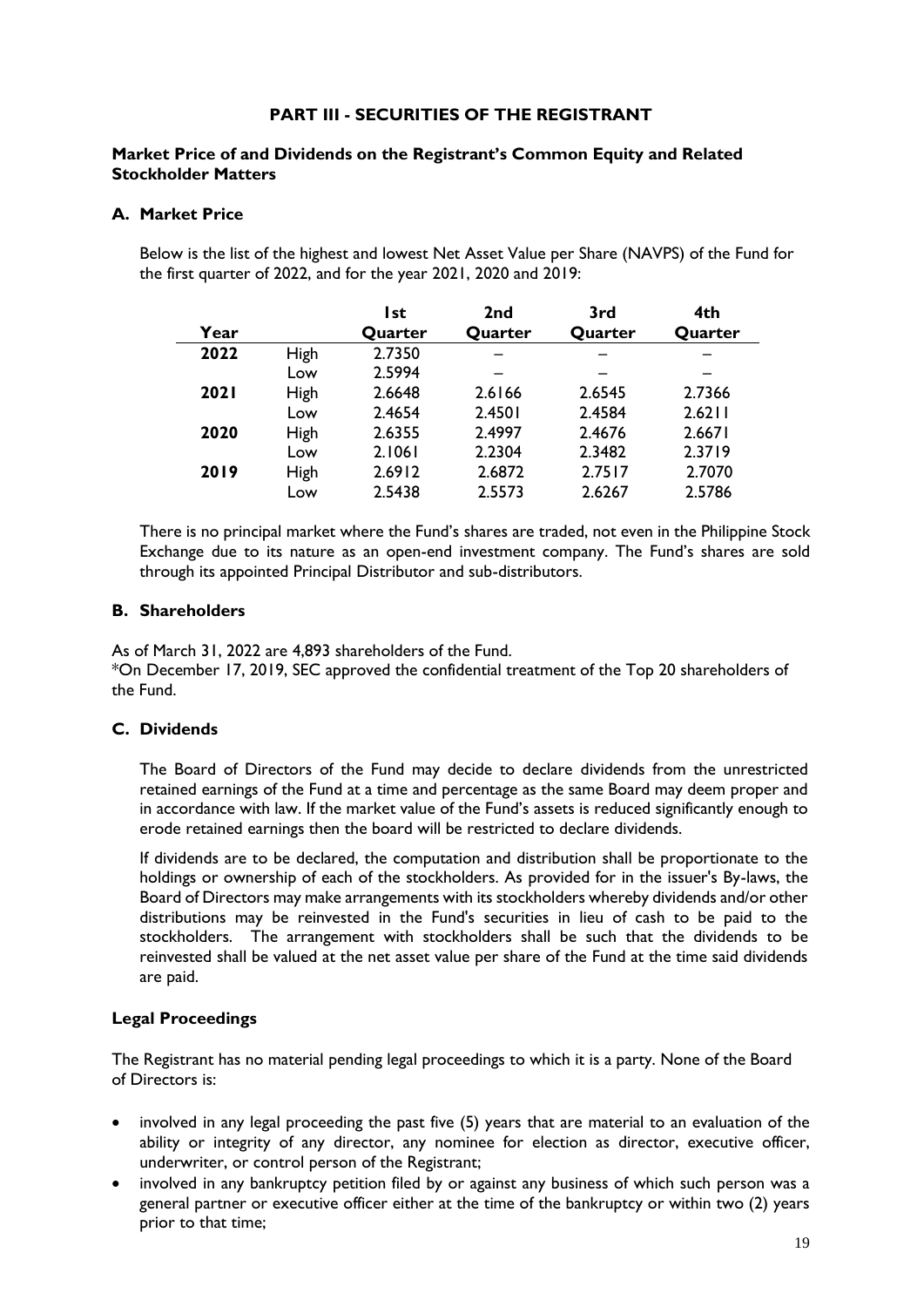- involved in or convicted by final judgment in any criminal proceeding, domestic or foreign, or subject to a pending criminal proceeding, foreign or domestic, excluding traffic violations and other minor offenses;
- subject to any order, judgment, or decree not subsequently reversed, suspended or vacated, of any court of competent jurisdiction, domestic or foreign, permanently or temporarily enjoining, barring, suspending, or otherwise limiting his involvement in any type of business, securities, commodities or banking activities; and
- found by a domestic or foreign court of competent jurisdiction( in a civil action), the SEC or comparable foreign body, or a domestic or foreign exchange or organized trading market or selfregulatory organization, to have violated a securities or commodities law or regulation and the said judgment has not been reversed, suspended or vacated.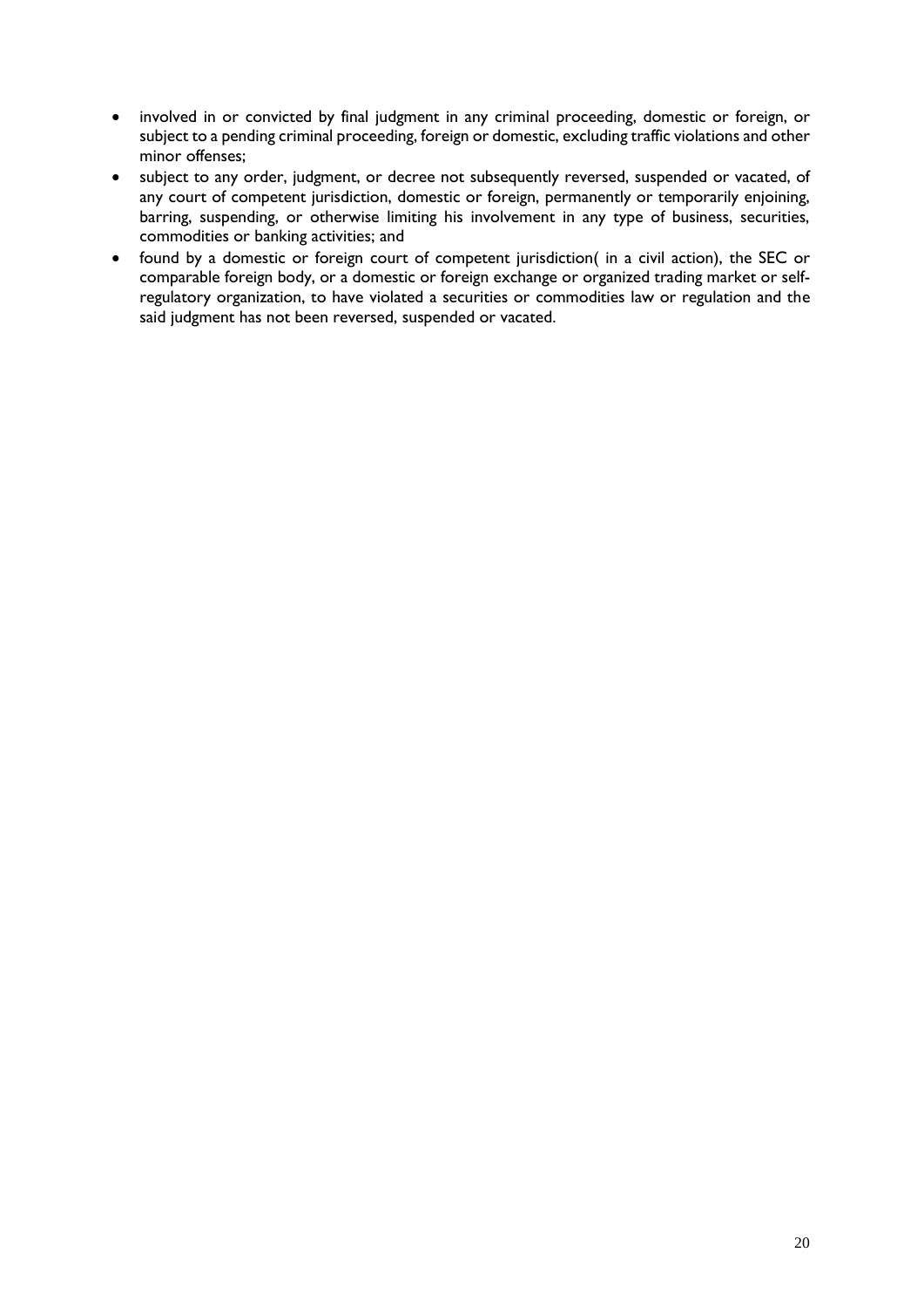## **PART IV - MANAGEMENT DISCUSSION AND ANALYSIS**

# **MANAGEMENT'S DISCUSSION AND ANALYSIS OF FINANCIAL CONDITION AND RESULTS OF OPERATIONS**

The Fund's Statement of Financial Position and Statement of Comprehensive Income as of and for the period ended March 31, 2022 and years ended December 31, 2021, 2020 and 2019 are presented below:

## **Statements of Financial Position**

#### FIRST METRO SAVE AND LEARN BALANCED FUND, INC. (An Open-End Mutual Fund Company) **INTERIM STATEMENTS OF FINANCIAL POSITION**

|                                                       |                | As of                                         |  |  |
|-------------------------------------------------------|----------------|-----------------------------------------------|--|--|
|                                                       | (Unaudited)    | March 31, 2022 December 31, 2021<br>(Audited) |  |  |
| <b>ASSETS</b>                                         |                |                                               |  |  |
| Cash and cash equivalents                             | ¥104,785,151   | P185,423,448                                  |  |  |
| Financial assets at fair value through profit or loss | 793,833,498    | 840, 812, 760                                 |  |  |
| Financial assets at amortized costs                   | 308,323,000    | 271,794,711                                   |  |  |
| Receivables                                           | 8,227,292      | 28,962,793                                    |  |  |
| Other assets                                          | 3,129,152      | 3,129,152                                     |  |  |
| <b>TOTAL ASSETS</b>                                   | P1.218.298.093 | P1,330,122,864                                |  |  |

#### **LIABILITIES AND EQUITY LIABILITIES**

| P <sub>19</sub> ,534,120 | P39,057,347    |
|--------------------------|----------------|
|                          |                |
|                          |                |
| 445,365,868              | 486,900,879    |
| 688,955,547              | 760,499,152    |
| 64,442,558               | 43,665,486     |
| P1.198,763,973           | P1,291,065,516 |
| P1.218,298,093           | P1.330.122.864 |
|                          |                |

#### **Statements of Comprehensive Income**

#### FIRST METRO SAVE AND LEARN BALANCED FUND, INC. (An Open-End Mutual Fund Company) **INTERIM STATEMENTS OF COMPREHENSIVE INCOME**

|                                      |             | For the Quarter Ended March 31<br>(Unaudited) |  |
|--------------------------------------|-------------|-----------------------------------------------|--|
|                                      | 2022        | 2021                                          |  |
| <b>INVESTMENT INCOME</b>             |             |                                               |  |
| Trading and securities gain (loss)   | P21,485,430 | (P75,592,420)                                 |  |
| Interest income                      | 3,683,729   | 5,419,259                                     |  |
| Dividend income                      | 6,137,136   | 3,607.884                                     |  |
|                                      | 31,306,295  | (66, 565, 276)                                |  |
| <b>OPERATING EXPENSES</b>            |             |                                               |  |
| Management and retainer's fees       | 6,398,968   | 7,061,019                                     |  |
| Brokers' commission                  | 1,777,013   | 1,311,285                                     |  |
| Transaction charges                  | 1,520,812   | 1,717,876                                     |  |
| Taxes and licenses                   | 463,057     | 928,686                                       |  |
| Custodian and clearing fees          | 134,039     | 134,039                                       |  |
| Professional fees                    | 91,213      | 91.213                                        |  |
| Directors' and officers' fees        | 84,315      | 92,315                                        |  |
| Fund admin fees                      | 53,325      |                                               |  |
| Miscellaneous                        | 2,300       | 25,000                                        |  |
|                                      | 10,525,042  | 11,361,433                                    |  |
| INVESTMENT INCOME (LOSS) BEFORE FTAX | 20,781,253  | (77, 926, 709)                                |  |
| PROVISION FOR FINAL TAX              | 4,180       | 1,584                                         |  |
| NET INVESTMENT INCOME (LOSS) / TOTAL |             |                                               |  |
| <b>COMPREHENSIVE INCOME (LOSS)*</b>  | P20,777,072 | (77, 928, 293)                                |  |
| <b>EARNINGS (LOSS) PER SHARE</b>     | P0.0452     | (F0.1466)                                     |  |

\*There are no other comprehensive income items for the period ended March 31, 2022 and 2021.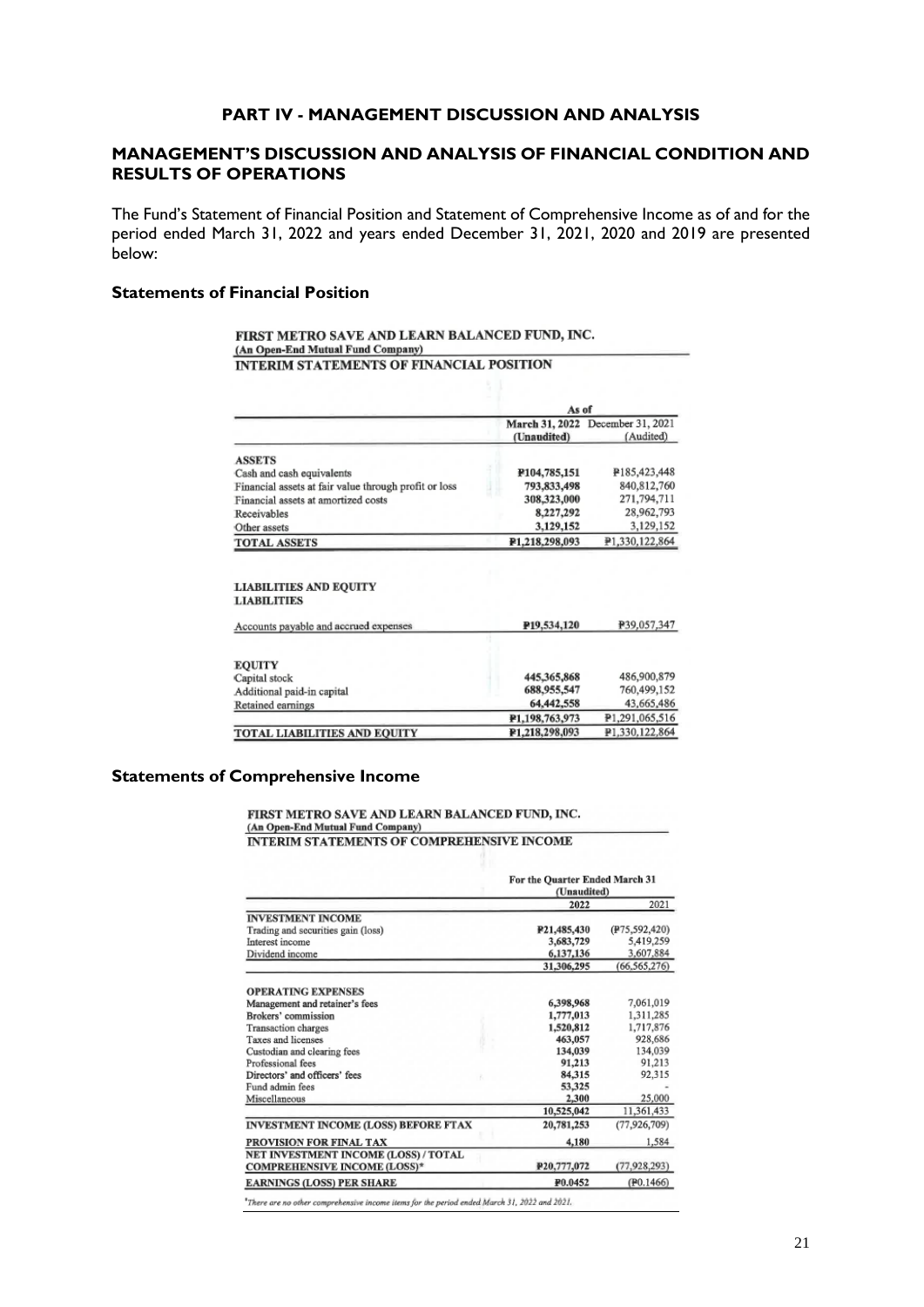# *Financial Position (March 31, 2022 vs. December 31, 2021)*

As of March 31, 2022, the Fund's total assets ended at Pl.22 billion, lower by 8.41% or Pll1.82 million from Pl.33 billion as of December 31, 2021. Total liabilities decreased by 49.99% or Pl9.52 million from P39.06 million to Pl9.53 million as of reporting date. The changes in total assets and liabilities are primarily due to the movements in the following accounts:

## *1. Cash and cash equivalents*

This account consists of the Fund's savings and checking accounts and time deposits in local banks. Cash in banks earn interest at the respective bank deposit rates. Time deposits bear annual interest rate of 0.47% in 2022 and 0.125% to 3.75% in 2021. The decrease of 43.49% or P80.64 million from P185.42 million to P104.79 million was due to lower savings account balance this year.

## *2. Financial assets*

*Financial assets at FVTPL* consists of investments in government securities and private debt and equity securities. The decrease of 5.59% or P46.98 million from P840.81 million to P793.83 million was due to result of changes in the fair value of investments during the quarter. As of March 31, 2022 and December 31, 2021, this account include fair value gain of P5.06 million and Pl.31 million loss, respectively.

*Financial assets at Amortized Cost* consists of investments in quoted private debt securities. The increase of P36.53 million or 13.44% from P271.79 million to P308.32 million was mainly due to purchases and amortization during the period.

## *3. Receivables*

This account consists of receivables from brokers, accrued interest receivable and dividend receivable. The decrease of 71.59% or P20.74 million from P28.96 million to P8.23 million was due to lower uncollected proceeds from the sale of equity securities and dividend receivable as of reporting date.

#### *4. Other asset*

This account remained at P3.13 million which pertains to creditable withholding taxes of the Fund.

#### *5. Accounts payable and accrued expenses*

This account consists of due to brokers, accounts payable, payable to FAMI, accrued expenses, withholding tax payable and documentary stamp tax (DST) payable. The decrease of 49.99% or P19.52 million from P39.06 million to Pl9.53 million was due to settlement of accounts payable during the period.

## *6. Equity*

The Fund's equity is comprised of its capital stock, additional paid-in capital and retained earnings. The decrease of P92.30 million or 7.15% from Pl.29 billion to Pl.20 billion was mainly due to the net effect of redemptions and net income recognized during the period.

*Capital Stock* ended at P445.37 million, a decrease of P41.54 million from P486.90 million, mainly due to redemptions during the period. The Fund's authorized capital stock remained at Pl.00 billion with par value of Pl.00 per share. As of March 31, 2022 and December 31, 2021, the total issued and outstanding shares were 445,365,868 and 486,900,879, respectively, while the total number of holders of redeemable common shares is 4,893 and 4,956, respectively.

*Additional paid in capital* decreased by P71.54 million from P760.50 million to P688.96 million due to redemptions made during the year.

*Retained earnings* increased by P20.78 million or 47.58% from P43.67 million to P64.44 million mainly due to results of operations recognized during the year.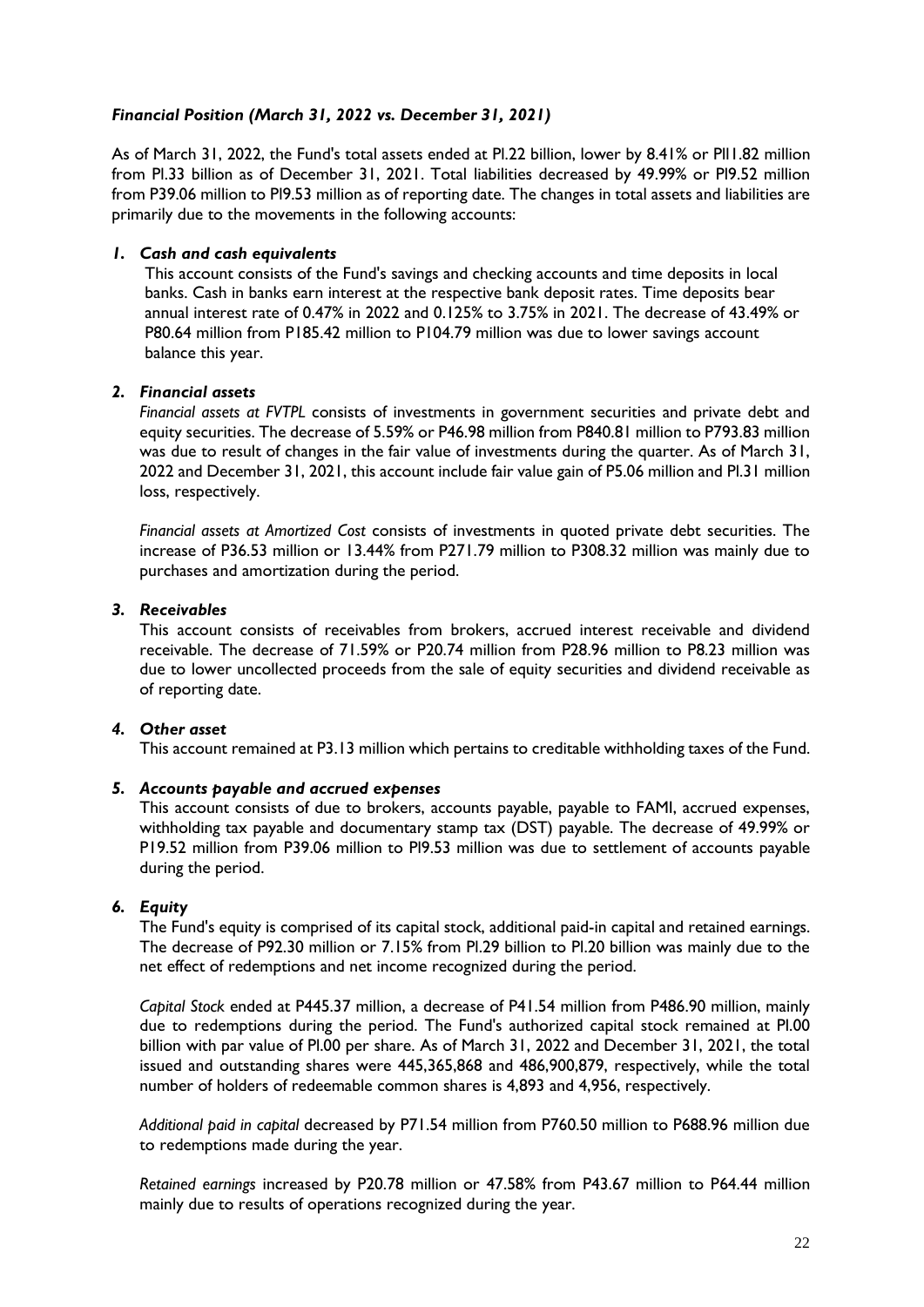## *Results of Operations*

For the quarter ended March 31, 2022, the Fund realized a net income of P20.78 million, increased by P98.71 million or 126.66% from last year's net loss of P77.93 million. Detailed discussions on the changes in the statement of income accounts are as follows:

## *1. Trading and securities gain (loss)*

This account includes realized and unrealized gains (losses) earned from trading investments in debt and equity securities. The increase of P97.08 million or 128.42% from P75.59 million loss to P21.49 million gain was mainly due to higher realized gain from the sale and result of changes in fair value of debt and equity securities held for trading during the period.

#### *2. Interest income*

This account includes interest income earned from cash and cash equivalents, investments in government and private debt securities. The decrease of 32.03% or Pl.74 million from P5.42 million to P3.68 million this year was mainly due to lower investments in debt securities during the period.

#### *3. Dividend income*

This is recognized when the Fund's right to receive cash dividend is established. Dividend income rose by 70.10% or P2.53 million from P3.61 million to P6.14 million mainly due to the higher cash dividends earned from equity securities during this period.

#### *4. Management and retainer's fees*

This account dropped by 9.38% or P0.66 million from P7.06 million to P6.40 million mainly due to lower management fees incurred relative to the decrease in the Fund's net assets.

#### *5. Brokers' commission*

This account pertains to fees paid to brokers to execute a trade based on the volume of equity and debt securities being traded. The increase of P0.47 million or 35.52% from Pl.31 million to Pl.78 million was mainly due to higher brokers' commission incurred during the period.

#### *6. Custodian and clearing fees*

This account totaled P0.13 million which pertains to the fees paid to the custodian of the Fund during the period.

#### *7. Directors' and officers' fees*

This account totaled PO.OS million and this pertains to per diem of the Fund's officers and directors during board meetings and annual stockholders' meeting. The decrease of 8.67% was mainly due to lower attendees during the period.

#### *8. Professional fees*

This account totaled P0.09 million which represents audit fees and other professional fees incurred by the Fund during the period.

#### *9. Tax and licenses*

This account pertains to taxes other than income tax, such as DST and local taxes paid by the Fund. The decrease of P0.47 million or 50.14% from P0.93 million to P0.46 million was mainly due to the lower taxes due during the period.

#### *10. Transaction charges*

This account pertains to the payment of over-the-counter and stock trading charges. The decrease of 11.47% or P0.20 million from P1.72 million to Pl.52 million was due to lower volume of trades during the period.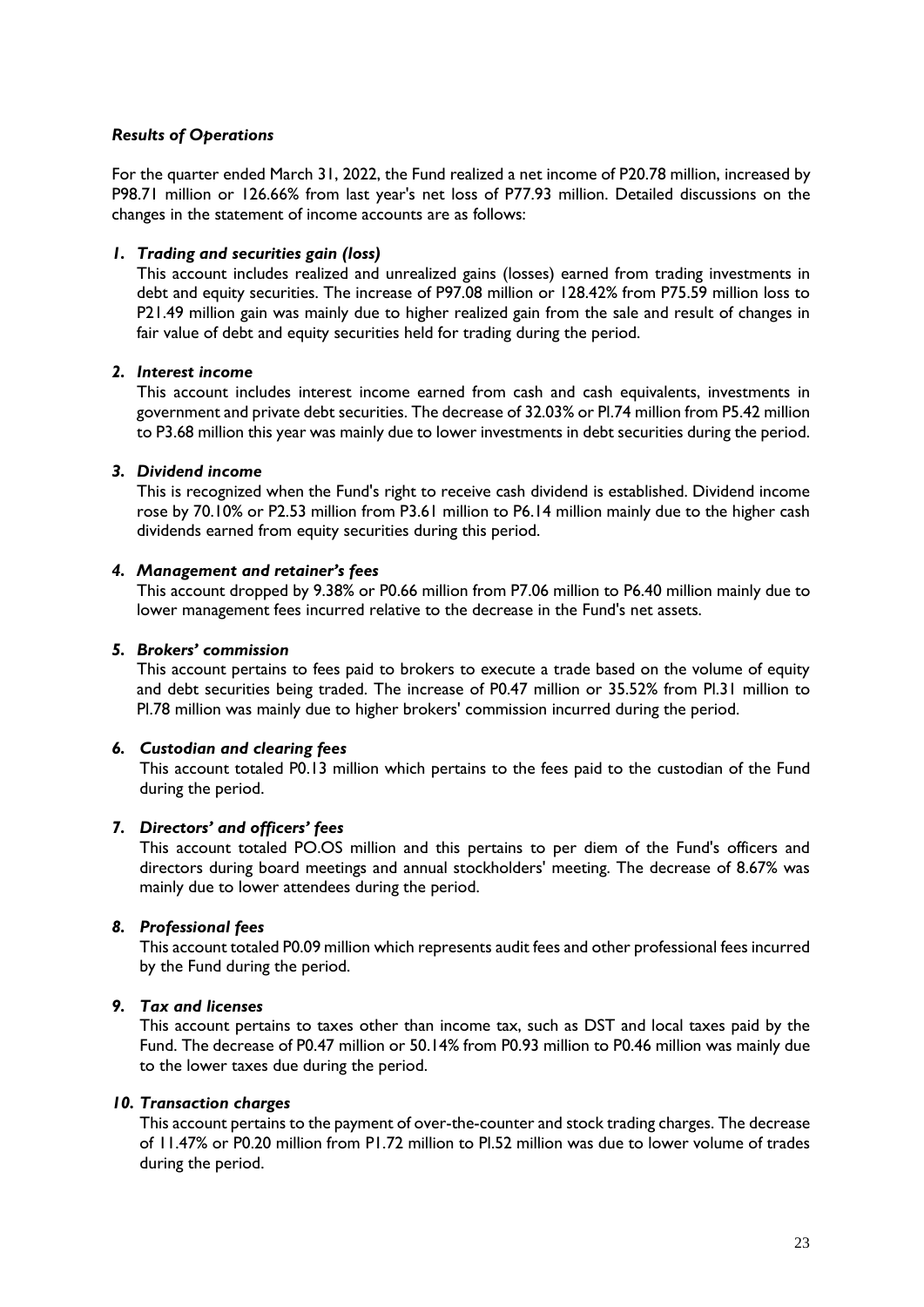## *11. Miscellaneous Expense*

This account decreased by P0.02 million or 90.80% mainly due to lower membership fee and other miscellaneous expenses paid by the Fund during the period.

#### *12. Fund admin fees*

This account totaled PO.OS million which pertains to payment of the fund admin fee during the period.

## **2021 Performance**

## *Financial Position (December 31, 2021 vs. December 31, 2020)*

The Fund ended the year 2021 with audited total assets at P1.33 billion, lower by P0.13 billion or 8.59% from P1.46 billion as of December 31, 2020. Total liabilities decreased by P21.35 million or 35.35% from P60.41 million to P39.06 million this year.

The changes in total assets and liabilities are primarily due to the movements in the following accounts:

## **1. Cash and cash equivalents**

This account represents the Fund's savings and checking accounts and time deposits in local banks. Cash in banks earn interest at the respective bank deposit rates. Time deposits bear annual interest rates ranging from 0.125% to 0.875% and 0.25% to 3.00% in 2021 and 2020, respectively. This account increased by P125.00 million or 206.91% from P60.42 million to P185.42 million mainly due to the higher balances of current accounts and time deposits as of reporting date.

# **2. Financial assets**

Financial assets at FVTPL consists of investments in government securities and private debt and equity securities. The decrease of 25.22% or P283.52 million from P1.12 billion to P0.84 billion was mainly due to net redemptions during the year. Quoted government and private debt securities bears nominal annual interest rates ranging from 3.625% to 8.13% and 2.38% to 8.00% in 2021 and 2020, respectively. This account includes fair value loss of P1.31 million and fair value gain of P 41.29 million in 2021 and 2020, respectively.

Financial assets at Amortized Cost consists of investments in quoted private debt securities. The increase of P29.98 million or 12.40% from P241.81 million to P271.79 million was due to purchases during the year. These securities earn annual effective interest rates ranging from 2.375% to 3.6875% and 2.55% to 5.55% in 2021 and 2020, respectively.

# **3. Loans and receivables**

This account consists of receivables from brokers, accrued interest receivable and dividend receivable. The increase of P3.47 million or 13.61% from P25.49 million to P28.96 million was mainly due to higher outstanding balances of amount collectible for the sale of equity securities, accrued interest receivable and dividend receivable as of reporting date.

#### 4. Other asset

This pertains to creditable withholding taxes of the Fund which remained at P3.13 million this year.

#### 5. Accounts payable and accrued expenses

This account consists of due to brokers, accounts payable, payable to FAMI, accrued expenses, withholding tax and documentary stamp tax (DST) payable. The decrease of P21.35 million or 35.35% from P60.41 million to P39.06 million this year was mainly due to lower unsettled purchase of equity securities and accounts payable during the year.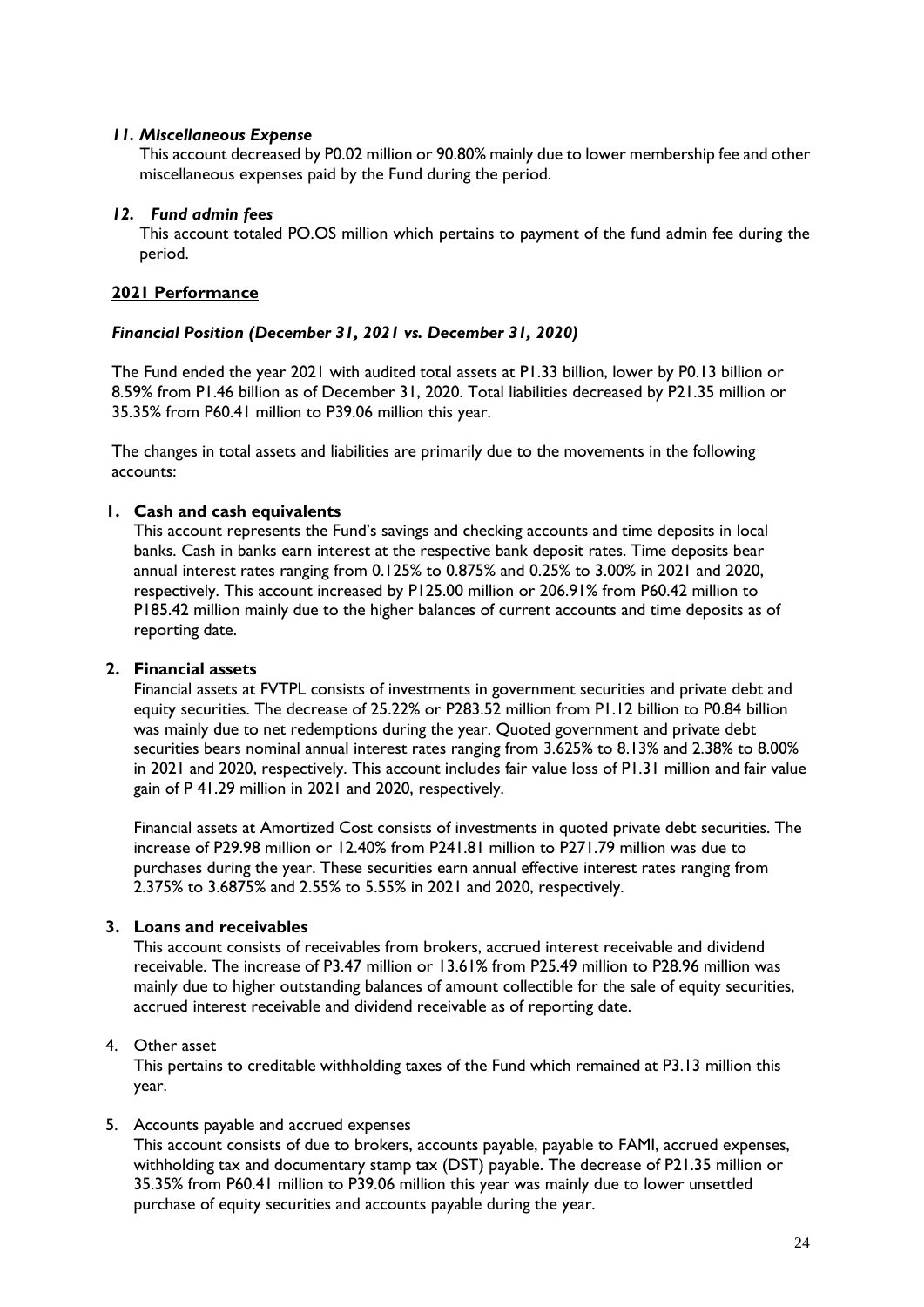6. Equity

The Fund's equity is comprised of its capital stock, additional paid-in capital and retained earnings. The decrease of P103.71 million or 7.44% from P1.39 billion to P1.29 billion was mainly due to the redemptions during the year.

Capital Stock ended at P486.90 million, a decrease of P44.06 million or 8.30% from P530.96 million last year, mainly due to redemptions during the year. The Fund's authorized capital stock remained at P1.00 billion with par value of P1.00 per share. As of December 31, 2021 and 2020, the total issued and outstanding shares were 486,900,879 and 530,959,884, respectively, while the total number of holders of redeemable common shares is 4,956 and 5,034, respectively. Additional paid in capital went down by P23.67 million or 3.02% from P784.17 million to P760.50 million due to redemptions made during the year.

Retained earnings decreased by P35.98 million or 45.18% from P79.65 million to P43.67 million mainly due to redemptions made and results of operations recognized during the year.

# **Results of Operations**

For the year ended December 31, 2021, the Fund realized a net income of P14.69 million, an increase of P18.09 million or 531.45% from last year's net loss of P3.40 million.

The highlights of the results of operations for the year are as follows:

## **a)Trading and securities gain (loss)**

This account includes realized and unrealized gains earned from trading investments in debt and equity securities. The increase of P26.64 million from last year's P1.74 million to P28.37 million was mainly due to higher realized gain from the sale and unrealized gain from changes in fair value of debt and equity securities held for trading during the year.

#### **b)Interest income**

This account includes interest income earned from cash and cash equivalents, investments in government and private debt securities. The decrease of P10.93 million or 36.40% from last year's income of P30.04 million to P19.10 million was mainly due to lower interest income earned from debt securities during the year.

# **c)Dividend income**

This is recognized when the Fund's right to receive cash dividend is established. This account increased by 1.43 million or 12.45% from last year's P11.49 million to P12.93 million due to lower cash dividends received from equity securities during the year.

#### **d)Management and retainer's fees**

This account dropped by P1.90 million or 6.25% from last year's P30.47 million to P28.56 million mainly due to the decline in management fees relative to the decrease in the Fund's net assets.

# **e)Brokers' commission**

This account pertains to fees paid to brokers to execute a trade based on the volume of equity and debt securities being traded. The increase of P1.46 million or 34.50% from last year's P4.24 million to P5.70 million was mainly due to higher brokers' commission incurred during the year.

# **f)Custodian and clearing fees**

This account increased by P0.10 million or 21.33% from last year's P0.45 million and P0.54 million mainly due to higher fees paid to the custodian of the Fund during the year.

# **g)Professional fees**

This account remained at P0.27 million this year.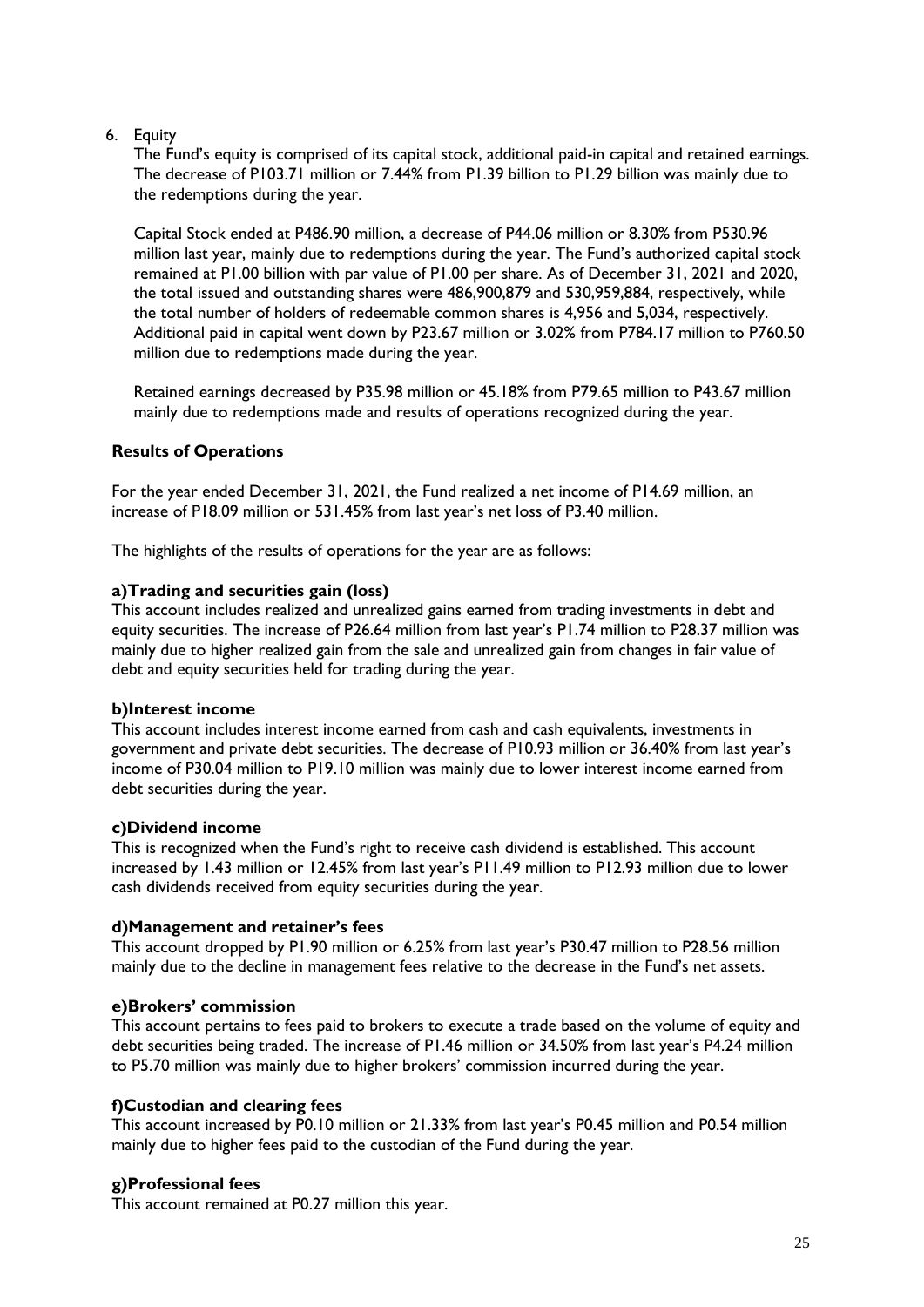## **h)Taxes and licenses**

This account pertains to taxes other than income tax, such as DST and local taxes. The decrease of P0.04 million or 14.29% from last year's P0.26 million to P0.22 million was mainly due to lower DST and local taxes paid during the year.

## **i)Transaction Charges**

Transaction charges increased by P0.03 million or 19.73% from last year's P0.16 million to P0.20 million mainly due to higher transaction cost incurred in the purchase and sale of equity and fixed income securities during the year.

## **j)Directors' and officers' fees**

This account pertains to per diem of the Fund's officers and directors during board meetings and annual stockholders' meeting during the year. This account decreased by P0.24 million or 77.06%from last year's P0.31 million to P0.07 million mainly due to lower per diem paid during the year.

## **k)Miscellaneous Expense**

This account decreased by P0.10 million or 67.29% from last year's P0.14 million to P0.05 million mainly due to lower membership fee and dues, postage and mailing fees, notarial fees, bank charges and other miscellaneous expenses paid by the Fund during the year.

## **2020 Performance**

## *Financial Position (December 31, 2020 vs. December 31, 2019)*

The Fund closed the year 2020 with audited total assets at P1.46 billion, lower by P130.82 million or 8.25% from P1.59 billion as of December 31, 2019. Total liabilities ended at P60.41 million from P5.95 million, higher by P54.46 million or 915.63% during the year.

The changes in total assets and liabilities are primarily due to the movements in the following accounts:

#### *1. Cash and cash equivalents*

This account represents the Fund's savings and checking accounts and time deposits in local banks. Cash in banks earn interest at the respective bank deposit rates. Time deposits bear annual interest rates ranging from 0.25% to 3.00% and 0.25% to 7.10% in 2020 and 2019, respectively. This account decreased by P43.55 million or 41.89% from P103.97 million to P60.42 million mainly due to the redemptions made during the year.

#### *2. Short term investment*

In 2020, the outstanding short-term investment amounted to P16.17 million as of December 31, 2019 has matured.

#### *3. Financial assets*

*Financial assets at FVTPL* consists of investments in government securities and private debt and equity securities. The decrease of 18.41% or P253.66 million from P1.38 billion to P1.12 billion was mainly due to net sales during the year. Quoted government and private debt securities bears nominal annual interest rates ranging from 2.38% to 8.00% and 4.63% to 5.55% in 2020 and 2019, respectively. This account includes fair value gain of P41.29 million and P25.08 million in 2020 and 2019, respectively.

*Financial assets at Amortized Cost* consists of investments in quoted private debt securities. The increase of P166.84 million or 222.55% from P74.97 million to P241.81 million was due to purchases during the year. These securities earn annual effective interest rates ranging from 2.55% to 5.55% and 4.00% to 5.88% in 2020 and 2019, respectively.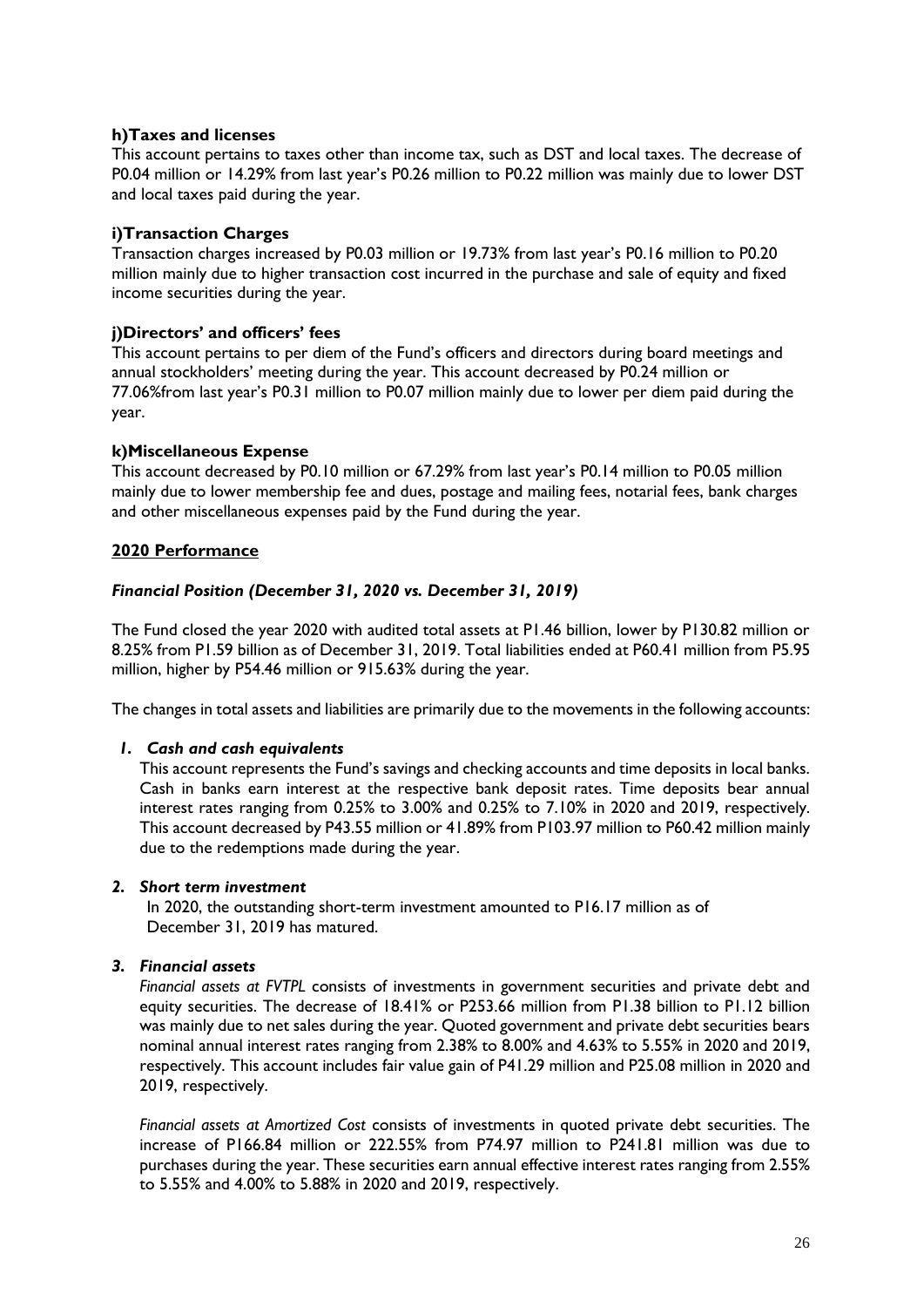## *4. Loans and receivables*

This account consists of receivables from brokers, accrued interest receivable and dividend receivable. The increase of P15.77 million or 162.07% from P9.73 million to P25.49 million was mainly due to higher outstanding balances of amount collectible for the sale of equity securities, accrued interest receivable and dividend receivable as of reporting date.

## *5. Other asset*

This pertains to creditable withholding taxes of the Fund which decreased by P0.04 million from P3.17 million to P3.13 million this year.

## *6. Accounts payable and accrued expenses*

This account consists of due to brokers, accounts payable, payable to FAMI, accrued expenses, withholding tax and documentary stamp tax (DST) payable. Payable to FAMI includes management fees, redemption fees and sales load fees while accrued expenses consists of unpaid professional fees, custodianship fees and retainer's fees. Accounts payable represents amounts payable to shareholders for the unpaid redemption proceeds and subscriptions without confirmation from clients. The increase of P54.46 million or 915.63% from P5.95 million to P60.41 million was mainly due to higher unsettled purchase of equity securities and accounts payable this year.

## *7. Equity*

The Fund's equity is comprised of its capital stock, additional paid-in capital and retained earnings. The decrease of P185.28 million or 11.73% from P1.58 billion to P1.39 billion was mainly due to the net effect of redemptions and net income recognized during the year.

*Capital Stock* ended at P530.96 million, a decrease of P69.49 million or 11.57% from P600.45 million last year, mainly due to redemptions during the year. The Fund's authorized capital stock remained at P1.00 billion with par value of P1.00 per share. As of December 31, 2020 and 2019, the total issued and outstanding shares were 530,959,884 and 600,450,496, respectively, while the total number of holders of redeemable common shares is 5,004 and 4,982, respectively.

*Additional paid in capital* went down by P112.39 million or 12.54% from P896.56 million to P784.17 million due to redemptions made during the year.

*Retained earnings* decreased by P3.04 million or 4.10% from P83.05 million to P79.65 million mainly due to results of operations recognized during the year.

#### *Results of Operations*

For the year ended December 31, 2020, the Fund realized a net loss of P3.40 million, a decrease of P66.83 million or 105.37% from last year's net income of P63.43 million.

The highlights of the results of operations for the year are as follows:

#### *1. Trading and securities gain (loss)*

This account includes realized and unrealized gains earned from trading investments in debt and equity securities. The decrease of P77.92 million or 97.82% from last year's gain of P79.65 million to P1.73 million was mainly due to lower realized gain from the sale and unrealized gain from changes in fair value of debt and equity securities held for trading during the year.

#### *2. Interest income*

This account includes interest income earned from cash and cash equivalents, investments in government and private debt securities. The increase of P1.78 million or 6.28% from last year's income of P28.26 million to P30.04 million was mainly due to higher interest income earned from debt securities during the year.

#### *3. Dividend income*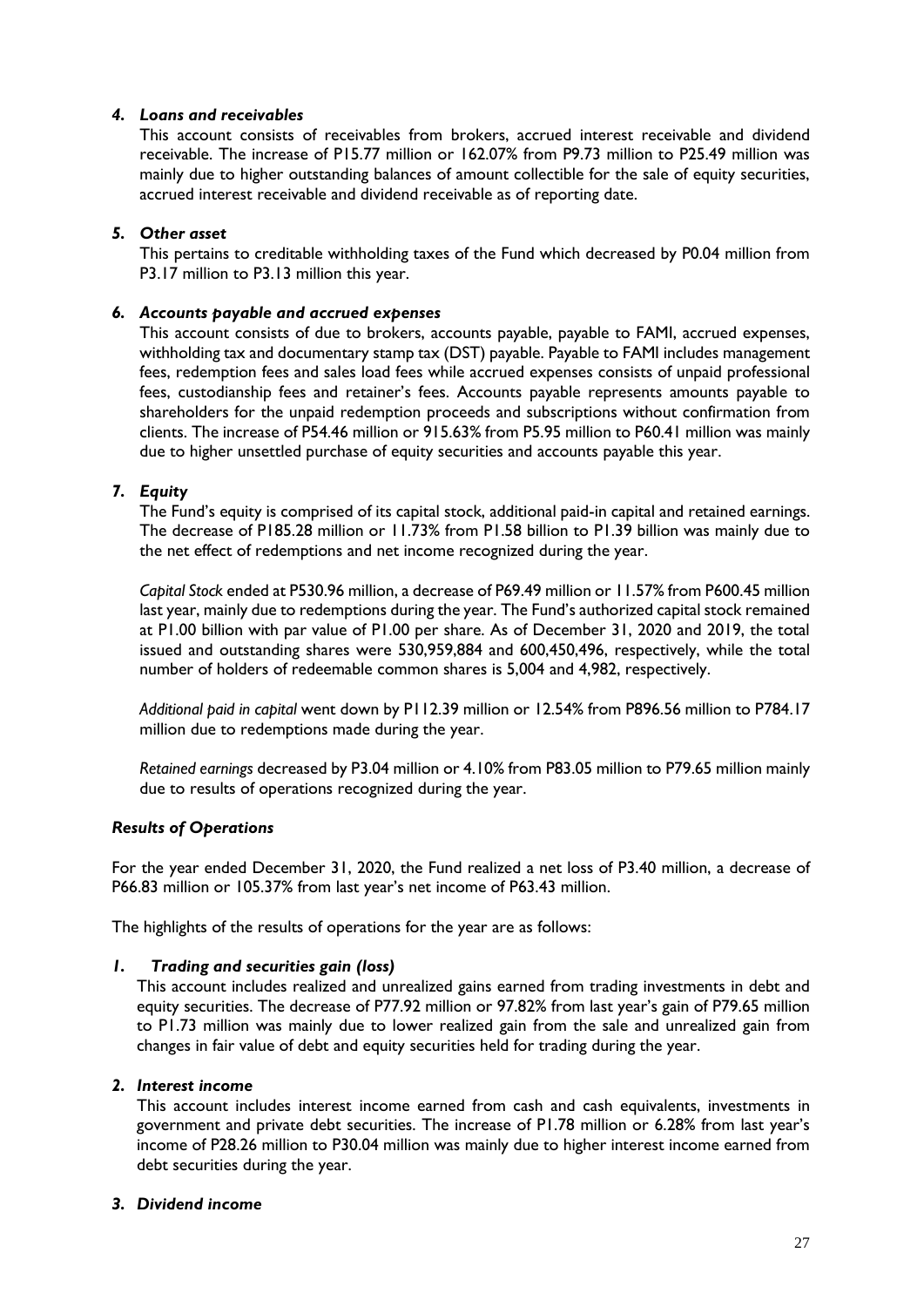This is recognized when the Fund's right to receive cash dividend is established. This account decreased by P6.54 million or 36.27% from last year's P18.03 million to P11.49 million due to lower cash dividends received from equity securities during the year.

## *4. Management and retainer's fees*

This account dropped by P5.62 million or 15.57% from last year's P36.09 million to P30.47 million mainly due to the decline in management fees relative to the decrease in the Fund's net assets.

## *5. Brokers' commission*

This account pertains to fees paid to brokers to execute a trade based on the volume of equity and debt securities being traded. The decrease of P4.57 million or 51.90% from last year's P8.81 million to P4.24 million was mainly due to lower brokers' commission incurred during the year.

## *6. Custodian and clearing fees*

This account decreased by P0.04 million or 9.12% from last year's P0.49 million and P0.45 million mainly due to lower fees paid to the custodian of the Fund during the year.

## *7. Directors' and officers' fees*

This account pertains to per diem of the Fund's officers and directors during board meetings and annual stockholders' meeting during the year. This account increased by P0.04 million or 13.79% from last year's P0.27 million to P0.31 million mainly due to lower per diem paid during the year.

## *8. Professional fees*

This account increased by P0.02 million or 6.28% from last year's P0.26 million to P0.27 million this year mainly due to lower professional fees incurred during the year.

## *9. Tax and licenses*

This account pertains to taxes other than income tax, such as DST and local taxes. The decrease of P0.03 million or 11.22% from last year's P0.29 million to P0.26 million was mainly due to lower DST and local taxes paid during the year.

#### *10. Transaction charges*

Transaction charges slid by P0.16 million or 49.96% from last year's P0.33 million to P0.16 million mainly due to lower transaction cost incurred in the purchase and sale of equity and fixed income securities during the year.

#### *11. Miscellaneous Expense*

This account decreased by P0.08 million or 35.65% from last year's P0.22 million to P0.14 million mainly due to lower membership fee and dues, postage and mailing fees, notarial fees, bank charges and other miscellaneous expenses paid by the Fund during the year.

## **2019 Performance**

#### *Financial Position*

The Fund closed the year 2019 with audited total assets at  $PI.59$  billion, lower by  $PI57.28$  million or 9.02% from P1.74 billion as of December 31, 2018. Total liabilities ended at P5.95 million from P4.44 million, higher by P1.51 million or 34.00% during the year.

The changes in total assets and liabilities are primarily due to the movements in the following accounts:

## *1. Cash and cash equivalents*

This account represents the Fund's savings and checking accounts and time deposits in local banks. Cash in banks earn interest at the respective bank deposit rates. Time deposits bear annual interest rates ranging from 0.25% to 7.10% and 0.25% to 4.63% in 2019 and 2018, respectively. This account decreased by P76.34 million or 42.34% from P180.31 million to P103.97 million mainly due to the redemptions made during the year.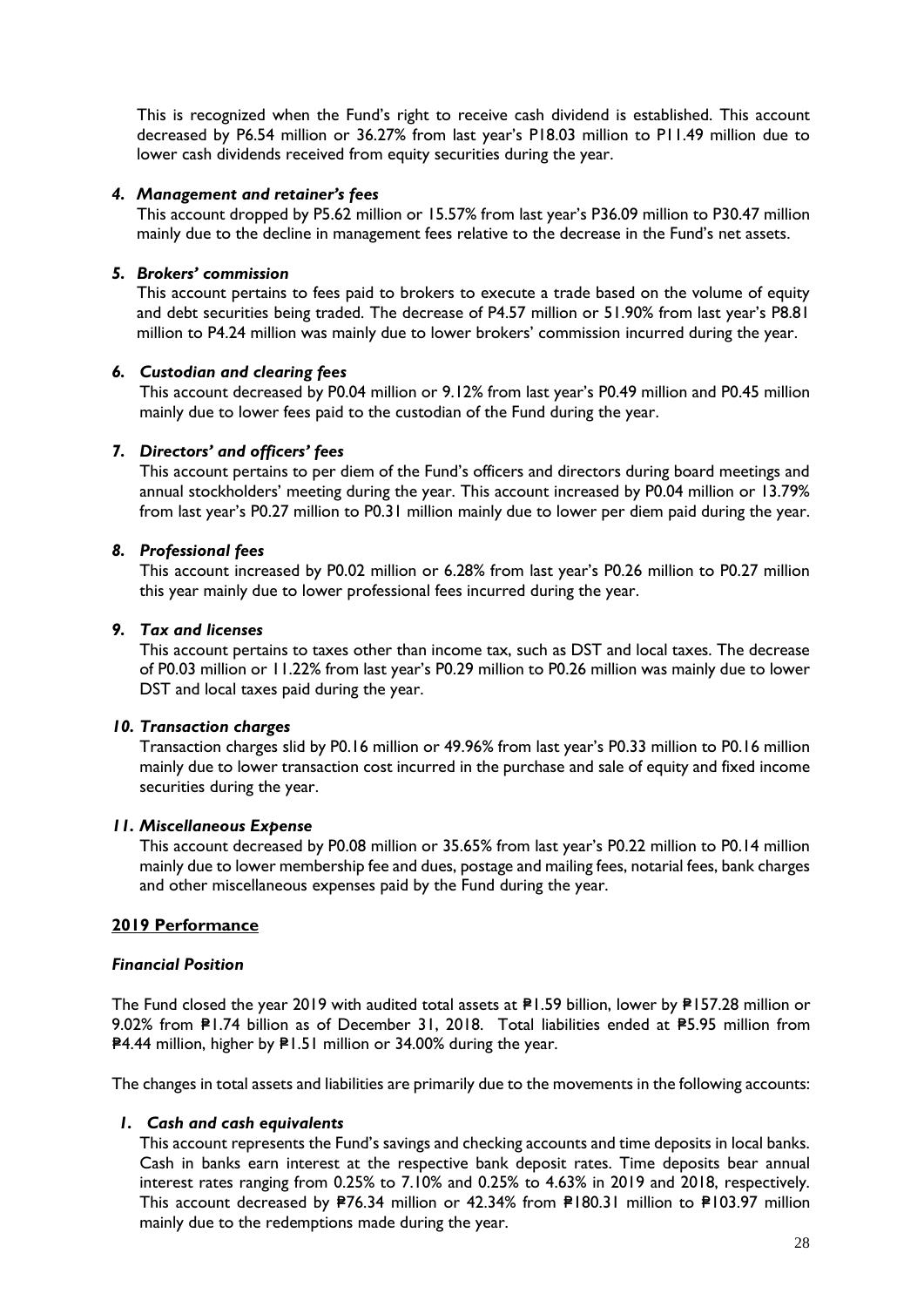## *2. Short term investment*

This pertains to short-term time deposit amounting to P16.17 million with 3.75% interest rate.

## *3. Financial assets*

*Financial assets at FVTPL* consists of investments in government securities and private debt and equity securities. The decrease of 9.48% or  $P144.36$  million from P1.52 billion to P1.38 billion was mainly due to net sales during the year. Private bond bears nominal annual interest rates ranging from 4.63% to 5.55% and 5.38% in 2019 and 2018, respectively, while government securities bears annual interest rate ranging from 4.00% to 6.42% and 4.10% to 7.02% in 2019 and 2018, respectively. This account includes fair value gain of  $P25.08$  million in 2019 and fair value loss of  $P$ 82.09 million in 2018.

*Financial assets at Amortized Cost* consists of investments in quoted private debt securities. The increase of  $240.0$  million or 114.38% from  $234.97$  million to  $274.97$  million was due to purchases during the year. This securities earn annual effective interest rates ranging from 4.00% to 5.88% and 4.00% in 2019 and 2018, respectively.

#### *4. Loans and receivables*

This account consists of receivables from brokers, accrued interest receivable and dividend receivable. The increase of P7.20 million or 284.71% from P2.53 million to P9.73 million was mainly due to higher outstanding balances of amount collectible for the sale of equity securities, accrued interest receivable and dividend receivable as of reporting date.

# *5. Other asset*

This pertains to creditable withholding taxes of the Fund which increased by  $P0.04$  million or 1.36% from  $\textsf{P}3.13$  million to  $\textsf{P}3.17$  million this year.

#### *6. Accounts payable and accrued expenses*

This account consists of due to brokers, accounts payable, payable to FAMI, accrued expenses, withholding tax and documentary stamp tax (DST) payable. Payable to FAMI includes management fees, redemption fees and sales load fees while accrued expenses consists of unpaid professional fees, custodianship fees and retainer's fees. Accounts payable represents amounts payable to shareholders for the unpaid redemption proceeds and subscriptions without confirmation from clients. The increase of P1.51 million or 34.00% from P4.44 million to P5.95 million was mainly due to unsettled purchase of equity securities and higher accounts payable this year.

# *7. Equity*

The Fund's equity is comprised of its capital stock, additional paid-in capital and retained earnings. The decrease of  $PI58.79$  million or  $9.13\%$  from  $PI.74$  billion to  $PI.58$  billion was mainly due to the net effect of redemptions and net income recognized during the year.

*Capital Stock* ended at  $P600.45$  million, a decrease of  $P83.29$  million or 12.18% from  $P683.74$ million last year, mainly due to redemptions during the year. The Fund's authorized capital stock remained at  $P1.00$  billion with par value of  $P1.00$  per share. As of December 31, 2019 and 2018, the total issued and outstanding shares were 600,450,496 and 683,739,611, respectively, while the total number of holders of redeemable common shares is 4,982 and 5,413, respectively.

Additional paid in capital went down by P132.05 million or 12.84% from P1.03 billion to P896.56 million due to redemptions made during the year.

Retained earnings increased by P56.55 million or 213.40% from P26.50 million to P83.05 million mainly due to results of operations recognized during the year.

# *Results of Operations*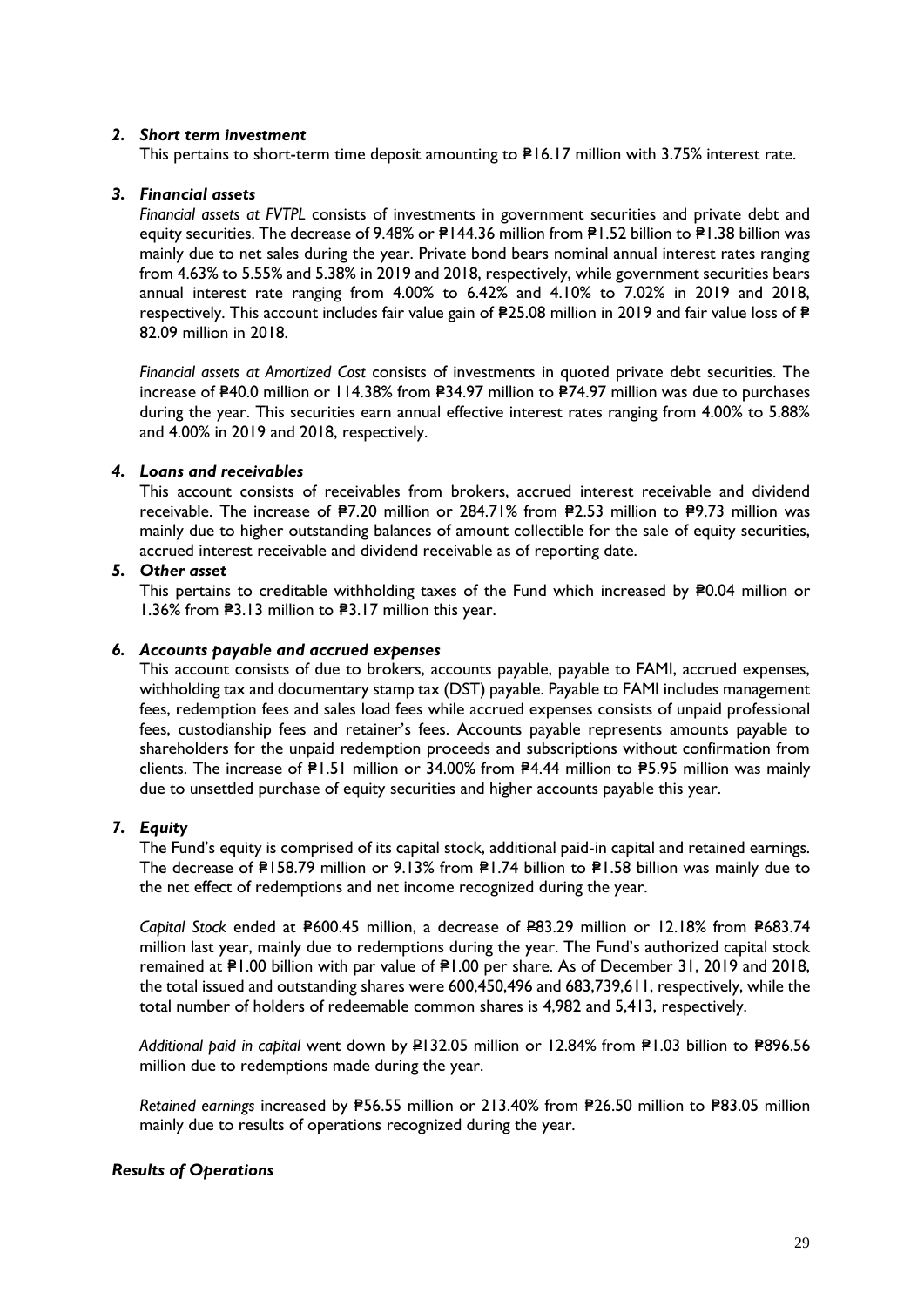For the year ended December 31, 2019, the Fund realized a net income of  $P63.43$  million, an increase of #223.11 million or 139.72% from last year's net loss of #159.68 million.

The highlights of the results of operations for the year are as follows:

#### *1. Trading and securities gain (loss)*

This account includes realized and unrealized gains earned from trading investments in debt and equity securities. The increase of P207.52 million or 162.29% from last year's loss of P127.87 million to P79.65 million was mainly due to higher realized gain from the sale and unrealized gain from changes in fair value of debt and equity securities held for trading during the year.

## *2. Interest income*

This account includes interest income earned from cash and cash equivalents, investments in government and private debt securities. The increase of  $\texttt{P3.22}$  million or 12.85% from last year's income of P25.04 million to P28.26 million was mainly due to higher interest income earned from debt securities during the year.

#### *3. Dividend income*

This is recognized when the Fund's right to receive cash dividend is established. This account increased by  $PI.96$  million or 12.19% from last year's  $PI6.07$  million to  $PI8.03$  million due to the higher cash dividends received from equity securities during the year.

#### *4. Miscellaneous income*

This account declined by P0.38 million or 81.69% from last year's P0.47 million to P0.09 million due to the decrease in the reversal of stale checks and unrecorded deposit.

#### *5. Management and retainer's fees*

This account dropped by P3.11 million or 7.95% from last year's P39.20 million to P36.09 million mainly due to the decline in management fees relative to the decrease in the Fund's net assets.

#### *6. Brokers' commission*

This account pertains to fees paid to [brokers](http://financial-dictionary.thefreedictionary.com/Broker) to [execute](http://financial-dictionary.thefreedictionary.com/Execution) a [trade](http://financial-dictionary.thefreedictionary.com/Trade) based on the volume of equity and debt securities being traded. The decrease of P3.90 million or 30.68% from last year's P12.71 million to P8.81 million was mainly due to lower brokers' commission incurred during the year.

## *7. Custodian and clearing fees*

This account decreased by P0.05 million or 9.60% from last year's P0.55 million to P0.49 million mainly due to lower fees paid to the custodian of the Fund during the year.

#### *8. Transaction Charges*

Transaction charges slid by P0.16 million or 32.14% from last year's P0.48 million to =P0.33 million mainly due to lower transaction cost incurred in the purchase and sale of equity and fixed income securities during the year.

#### *9. Taxes and licenses*

This account pertains to taxes other than income tax, such as DST and local taxes. The decrease of P0.66 million or 69.48% from last year's P0.94 million to P0.29 million was mainly due to lower DST and local taxes paid during the year.

## *10. Directors' and officers' fees*

This account pertains to per diem of the Fund's officers and directors during board meetings and annual stockholders' meeting during the year. This account decreased by P0.01 million or 3.55% from last year's P0.28 million to P0.27 million this year.

#### *11. Professional fees*

This account represents audit fees and other professional fees incurred during the year and it increased by P0.02 million or 6.70% from last year's P0.24 million to P0.26 million this year.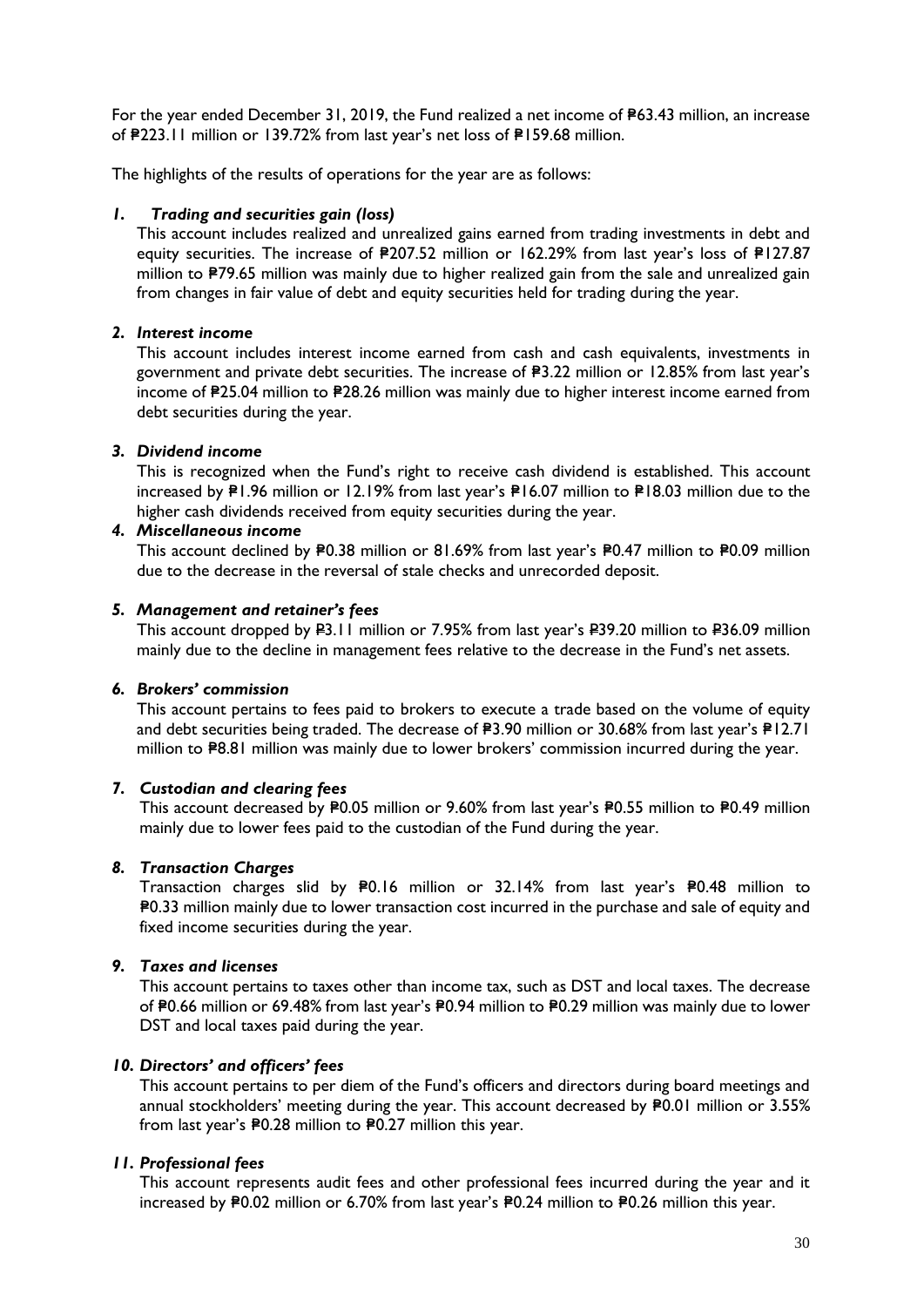## *12. Miscellaneous Expense*

This account decreased by  $P0.09$  million or 28.26% from last year's  $P0.31$  million to  $P0.22$  million mainly due to lower membership fee and dues, postage and mailing fees, notarial fees, bank charges and other miscellaneous expenses paid by the Fund during the year.

## **Plan of Action**

FAMI is the principal distributor of the Fund's shares of stock. It is licensed by SEC to act as the Investment Company Adviser/Manager, Administrator and Principal Distributor. It intends to increase its marketing network and accredit sub-dealers or agents to sell the Fund's share.

## **Subsequent Events**

There were no subsequent events that took place after the year ended December 31, 2021.

## **Other Matters**

The Fund Manager is not aware of any event and/or uncertainties that:

- will have a material impact on liquidity
- will trigger direct or contingent obligation that is material to the Fund including any default or acceleration of obligation
- will have an impact on all material off-balance sheet transactions, arrangement, obligations and other relationships of the Fund
- is a significant element of income or loss that did not arise from the Fund's continuing operations
- there are no material commitments for capital expenditures during the past year and in the subsequent year.

#### **Discussion of Key Performance Indicators**

The Fund, incorporated on January 29, 2007, has grown tremendously during the ten years of its existence. Its investment objective is to seek long-term capital appreciation by investing primarily in carefully selected listed and non-listed equity securities.

The Fund has identified the following as its key performance indicators:

- Net Asset Value Per Share Net Asset Value per share amounted to P2.6916 as of March 31, 2022, higher by 1.51% from the P2.6516 NAVPS as of December 31, 2021. The Fund's average daily net asset value slid by 8.12% or P0.11 billion from Pl.35 billion as of December 31, 2021 to Pl.24 billion as of March 31, 2022.
- Sales for the period ended-The Fund's total sales of Pl0.27 million for the period ended March 31, 2022 was 41.54% or P7.30 million lower than P17.56 million sales for the same period last year.
- Redemptions for the period ended Total redemptions of the Fund amounting to P123.39 million for the period ended March 31, 2022 was 717.82% or P108.30 million higher than Pl5.09 million redemptions for the same period last year.
- Net Income vs. Benchmark- The Fund incurred P20.78 million net income for the period ended March 31, 2022, P98.71 million higher than P77.93 million net loss for the same period last year.
- Market Share vs. Benchmark As of March 31, 2022, the Fund garnered 4.48% share in the Balanced Funds category while 0.27% share among all mutual funds in terms of net assets. On the basis of account holders, the Fund has 4,893 account holders or 5.34% of the total accounts in this Fund category.